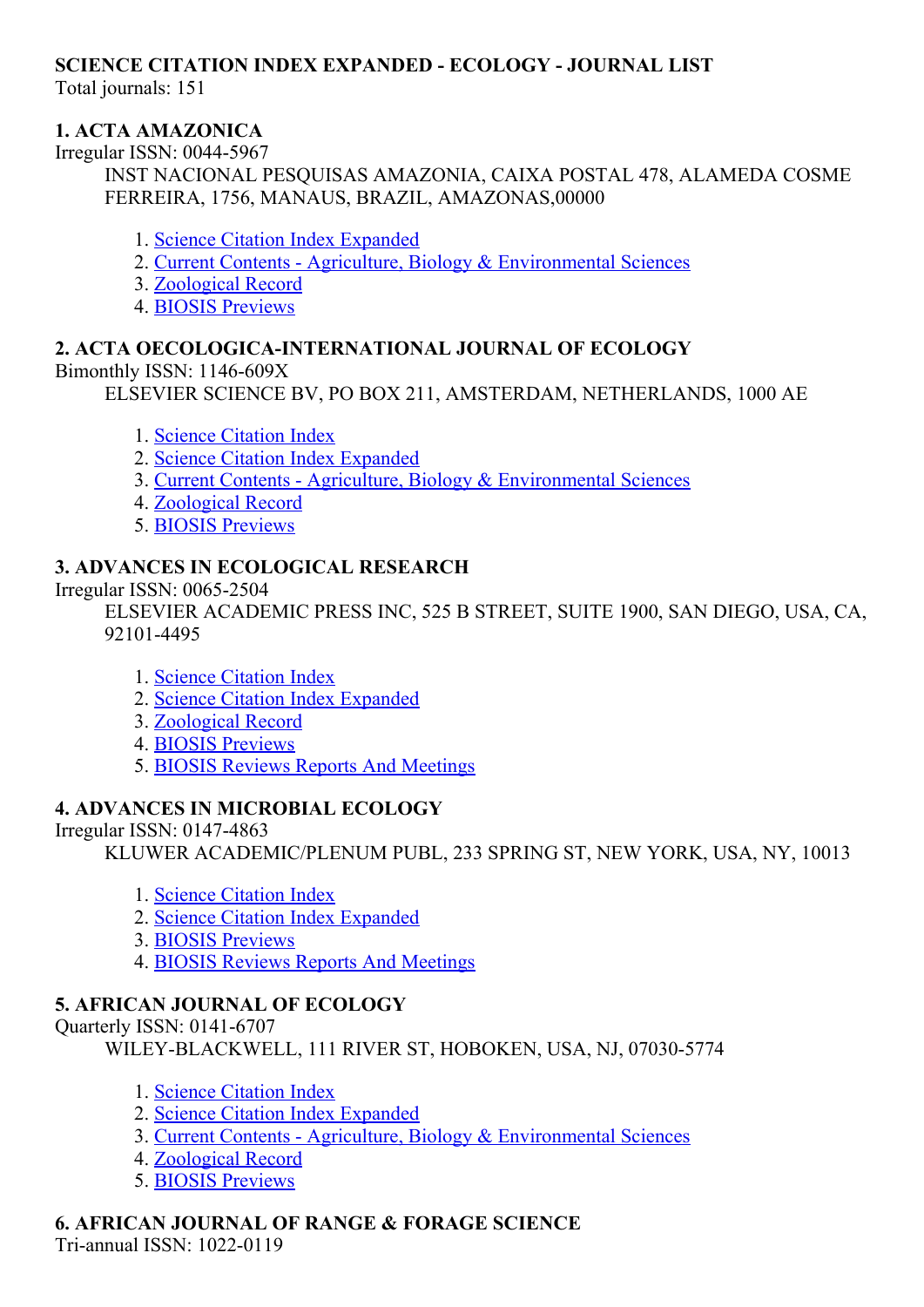#### NATL INQUIRY SERVICES CENTRE PTY LTD, 19 WORCESTER STREET, PO BOX 377, GRAHAMSTOWN, SOUTH AFRICA, 6140

- 1. Science Citation Index [Expanded](http://thomsonreuters.com/science-citation-index-expanded)
- 2. [Zoological](http://thomsonreuters.com/zoological-record) Record
- 3. BIOSIS [Previews](http://thomsonreuters.com/biosis-previews)

## 7. AFRICAN JOURNAL OF WILDLIFE RESEARCH

Semiannual ISSN: 2410-7220

SOUTHERN AFRICAN WILDLIFE MANAGEMENT ASSOC, P O BOX 217, BLOUBERGSTRAND, SOUTH AFRICA, 7437

- 1. Science Citation Index [Expanded](http://thomsonreuters.com/science-citation-index-expanded)
- 2. Current Contents Agriculture, Biology & [Environmental](http://thomsonreuters.com/current-contents-connect/) Sciences
- 3. [Zoological](http://thomsonreuters.com/zoological-record) Record
- 4. BIOSIS [Previews](http://thomsonreuters.com/biosis-previews)

### 8. AGRICULTURE ECOSYSTEMS & ENVIRONMENT

Semimonthly ISSN: 0167-8809

ELSEVIER SCIENCE BV, PO BOX 211, AMSTERDAM, NETHERLANDS, 1000 AE

- 1. Science [Citation](http://thomsonreuters.com/science-citation-index-expanded) Index
- 2. Science Citation Index [Expanded](http://thomsonreuters.com/science-citation-index-expanded)
- 3. Current Contents Agriculture, Biology & [Environmental](http://thomsonreuters.com/current-contents-connect/) Sciences
- 4. [Zoological](http://thomsonreuters.com/zoological-record) Record
- 5. BIOSIS [Previews](http://thomsonreuters.com/biosis-previews)

## 9. AMERICAN MIDLAND NATURALIST

Quarterly ISSN: 0003-0031

AMER MIDLAND NATURALIST, UNIV NOTRE DAME, BOX 369, ROOM 295 GLSC, NOTRE DAME, USA, IN, 46556

- 1. Science [Citation](http://thomsonreuters.com/science-citation-index-expanded) Index
- 2. Science Citation Index [Expanded](http://thomsonreuters.com/science-citation-index-expanded)
- 3. Current Contents Agriculture, Biology & [Environmental](http://thomsonreuters.com/current-contents-connect/) Sciences
- 4. [Zoological](http://thomsonreuters.com/zoological-record) Record
- 5. BIOSIS [Previews](http://thomsonreuters.com/biosis-previews)

### 10. AMERICAN NATURALIST

### Monthly ISSN: 0003-0147

UNIV CHICAGO PRESS, 1427 E 60TH ST, CHICAGO, USA, IL, 60637-2954

- 1. Science [Citation](http://thomsonreuters.com/science-citation-index-expanded) Index
- 2. Science Citation Index [Expanded](http://thomsonreuters.com/science-citation-index-expanded)
- 3. Current Contents Agriculture, Biology & [Environmental](http://thomsonreuters.com/current-contents-connect/) Sciences
- 4. [Zoological](http://thomsonreuters.com/zoological-record) Record
- 5. BIOSIS [Previews](http://thomsonreuters.com/biosis-previews)

## 11. ANIMAL CONSERVATION

### Bimonthly ISSN: 1367-9430

WILEY-BLACKWELL, 111 RIVER ST, HOBOKEN, USA, NJ, 07030-5774

- 1. Science Citation Index [Expanded](http://thomsonreuters.com/science-citation-index-expanded)
- 2. Current Contents Agriculture, Biology & [Environmental](http://thomsonreuters.com/current-contents-connect/) Sciences
- 3. [Zoological](http://thomsonreuters.com/zoological-record) Record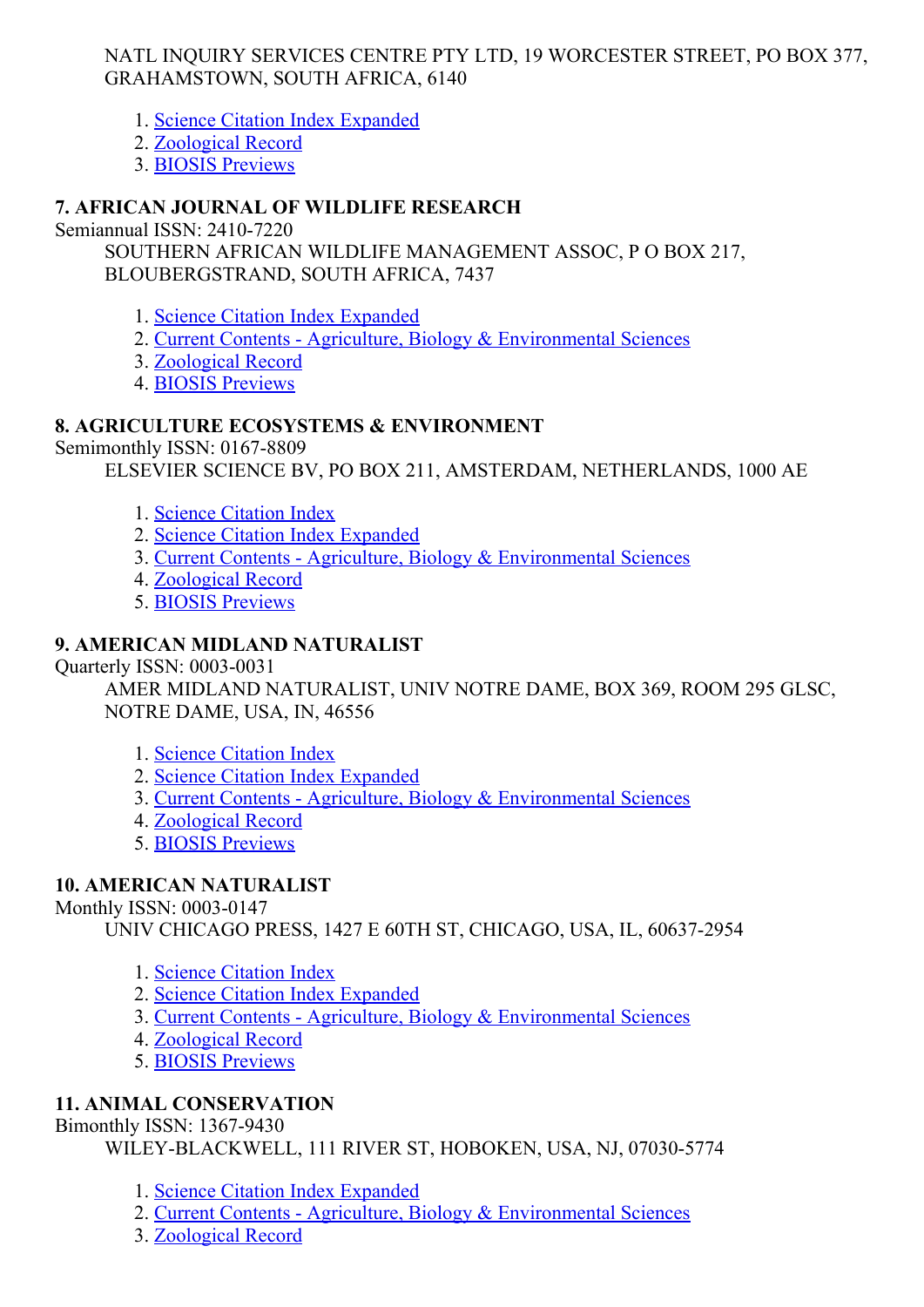## 12. ANNALES ZOOLOGICI FENNICI

## Bimonthly ISSN: 0003-455X FINNISH ZOOLOGICAL BOTANICAL PUBLISHING BOARD, P O BOX 26, UNIV HELSINKI, FINLAND, FI-00014

- 1. Science [Citation](http://thomsonreuters.com/science-citation-index-expanded) Index
- 2. Science Citation Index [Expanded](http://thomsonreuters.com/science-citation-index-expanded)
- 3. Current Contents Agriculture, Biology & [Environmental](http://thomsonreuters.com/current-contents-connect/) Sciences
- 4. [Zoological](http://thomsonreuters.com/zoological-record) Record
- 5. BIOSIS [Previews](http://thomsonreuters.com/biosis-previews)

## 13. ANNUAL REVIEW OF ECOLOGY EVOLUTION AND SYSTEMATICS

Annual ISSN:  $1543-592X$ 

ANNUAL REVIEWS, 4139 EL CAMINO WAY, PO BOX 10139, PALO ALTO, USA, CA, 94303-0897

- 1. Science [Citation](http://thomsonreuters.com/science-citation-index-expanded) Index
- 2. Science Citation Index [Expanded](http://thomsonreuters.com/science-citation-index-expanded)
- 3. [Zoological](http://thomsonreuters.com/zoological-record) Record
- 4. BIOSIS [Previews](http://thomsonreuters.com/biosis-previews)
- 5. BIOSIS Reviews Reports And [Meetings](http://thomsonreuters.com/biosis-previews)

## 14. APPLIED ECOLOGY AND ENVIRONMENTAL RESEARCH

### Annual ISSN: 1589-1623

CORVINUS UNIV BUDAPEST, VILLANYI UT 29/43, BUDAPEST, HUNGARY, H-1118

- 1. Science Citation Index [Expanded](http://thomsonreuters.com/science-citation-index-expanded)
- 2. [Zoological](http://thomsonreuters.com/zoological-record) Record
- 3. BIOSIS [Previews](http://thomsonreuters.com/biosis-previews)

## 15. APPLIED VEGETATION SCIENCE

#### Quarterly ISSN: 1402-2001

WILEY-BLACKWELL, 111 RIVER ST, HOBOKEN, USA, NJ, 07030-5774

- 1. Science Citation Index [Expanded](http://thomsonreuters.com/science-citation-index-expanded)
- 2. Current Contents Agriculture, Biology & [Environmental](http://thomsonreuters.com/current-contents-connect/) Sciences
- 3. BIOSIS [Previews](http://thomsonreuters.com/biosis-previews)

## 16. AQUATIC ECOLOGY

Quarterly ISSN: 1386-2588

SPRINGER, VAN GODEWIJCKSTRAAT 30, DORDRECHT, NETHERLANDS, 3311 GZ

- 1. Science Citation Index [Expanded](http://thomsonreuters.com/science-citation-index-expanded)
- 2. Current Contents Agriculture, Biology & [Environmental](http://thomsonreuters.com/current-contents-connect/) Sciences
- 3. [Zoological](http://thomsonreuters.com/zoological-record) Record
- 4. BIOSIS [Previews](http://thomsonreuters.com/biosis-previews)

## 17. AQUATIC INVASIONS

### Ouarterly ISSN: 1798-6540

REGIONAL EURO-ASIAN BIOLOGICAL INVASIONS CENTRE-REABIC, PL 3, HELSINKI, FINLAND, 00981

1. Science Citation Index [Expanded](http://thomsonreuters.com/science-citation-index-expanded)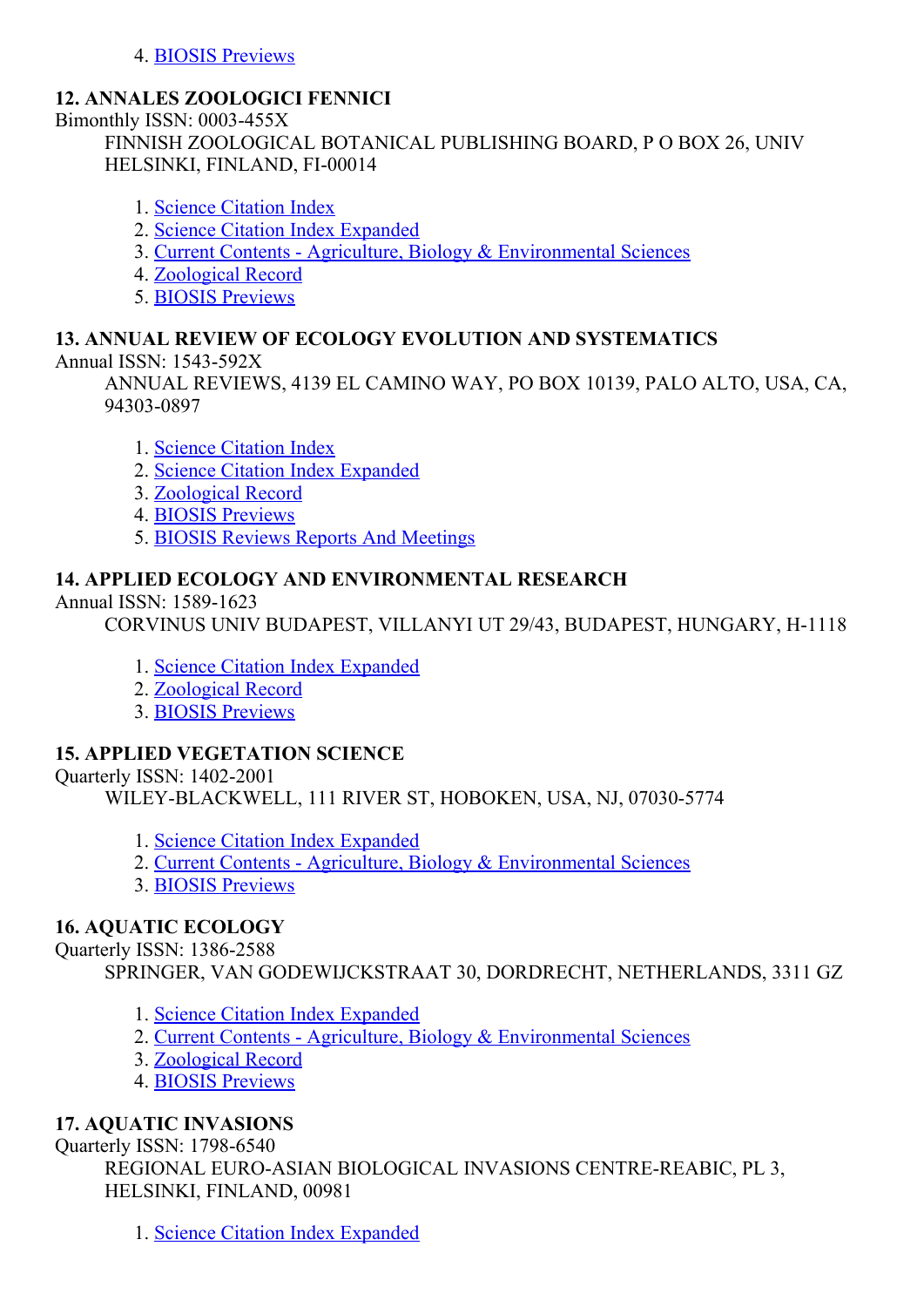- 2. Current Contents Agriculture, Biology & [Environmental](http://thomsonreuters.com/current-contents-connect/) Sciences
- 3. [Zoological](http://thomsonreuters.com/zoological-record) Record
- 4. BIOSIS [Previews](http://thomsonreuters.com/biosis-previews)

## 18. AQUATIC MICROBIAL ECOLOGY

Bimonthly ISSN: 0948-3055

INTER-RESEARCH, NORDBUNTE 23, OLDENDORF LUHE, GERMANY, D-21385

- 1. Science [Citation](http://thomsonreuters.com/science-citation-index-expanded) Index
- 2. Science Citation Index [Expanded](http://thomsonreuters.com/science-citation-index-expanded)
- 3. Current Contents Agriculture, Biology & [Environmental](http://thomsonreuters.com/current-contents-connect/) Sciences
- 4. [Zoological](http://thomsonreuters.com/zoological-record) Record
- 5. BIOSIS [Previews](http://thomsonreuters.com/biosis-previews)

### 19. AUSTRAL ECOLOGY

Bimonthly ISSN: 1442-9985 WILEY-BLACKWELL, 111 RIVER ST, HOBOKEN, USA, NJ, 07030-5774

- 1. Science [Citation](http://thomsonreuters.com/science-citation-index-expanded) Index
- 2. Science Citation Index [Expanded](http://thomsonreuters.com/science-citation-index-expanded)
- 3. Current Contents Agriculture, Biology & [Environmental](http://thomsonreuters.com/current-contents-connect/) Sciences
- 4. [Zoological](http://thomsonreuters.com/zoological-record) Record
- 5. BIOSIS [Previews](http://thomsonreuters.com/biosis-previews)

### 20. BASIC AND APPLIED ECOLOGY

Bimonthly ISSN: 1439-1791

ELSEVIER GMBH, URBAN & FISCHER VERLAG, OFFICE JENA, P O BOX 100537, JENA, GERMANY, 07705

- 1. Science Citation Index [Expanded](http://thomsonreuters.com/science-citation-index-expanded)
- 2. Current Contents Agriculture, Biology & [Environmental](http://thomsonreuters.com/current-contents-connect/) Sciences
- 3. [Zoological](http://thomsonreuters.com/zoological-record) Record
- 4. BIOSIS [Previews](http://thomsonreuters.com/biosis-previews)

### 21. BEHAVIORAL ECOLOGY

Bimonthly ISSN: 10452249

OXFORD UNIV PRESS INC, JOURNALS DEPT, 2001 EVANS RD, CARY, USA, NC, 27513

- 1. Science [Citation](http://thomsonreuters.com/science-citation-index-expanded) Index
- 2. Science Citation Index [Expanded](http://thomsonreuters.com/science-citation-index-expanded)
- 3. Current Contents Agriculture, Biology & [Environmental](http://thomsonreuters.com/current-contents-connect/) Sciences
- 4. Current [Contents](http://thomsonreuters.com/current-contents-connect) Life Sciences
- 5. [Zoological](http://thomsonreuters.com/zoological-record) Record
- 6. BIOSIS [Previews](http://thomsonreuters.com/biosis-previews)

### 22. BEHAVIORAL ECOLOGY AND SOCIOBIOLOGY

#### Monthly ISSN: 0340-5443

SPRINGER, 233 SPRING ST, NEW YORK, USA, NY, 10013

- 1. Science [Citation](http://thomsonreuters.com/science-citation-index-expanded) Index
- 2. Science Citation Index [Expanded](http://thomsonreuters.com/science-citation-index-expanded)
- 3. Current Contents Agriculture, Biology & [Environmental](http://thomsonreuters.com/current-contents-connect/) Sciences
- 4. [Zoological](http://thomsonreuters.com/zoological-record) Record
- 5. BIOSIS [Previews](http://thomsonreuters.com/biosis-previews)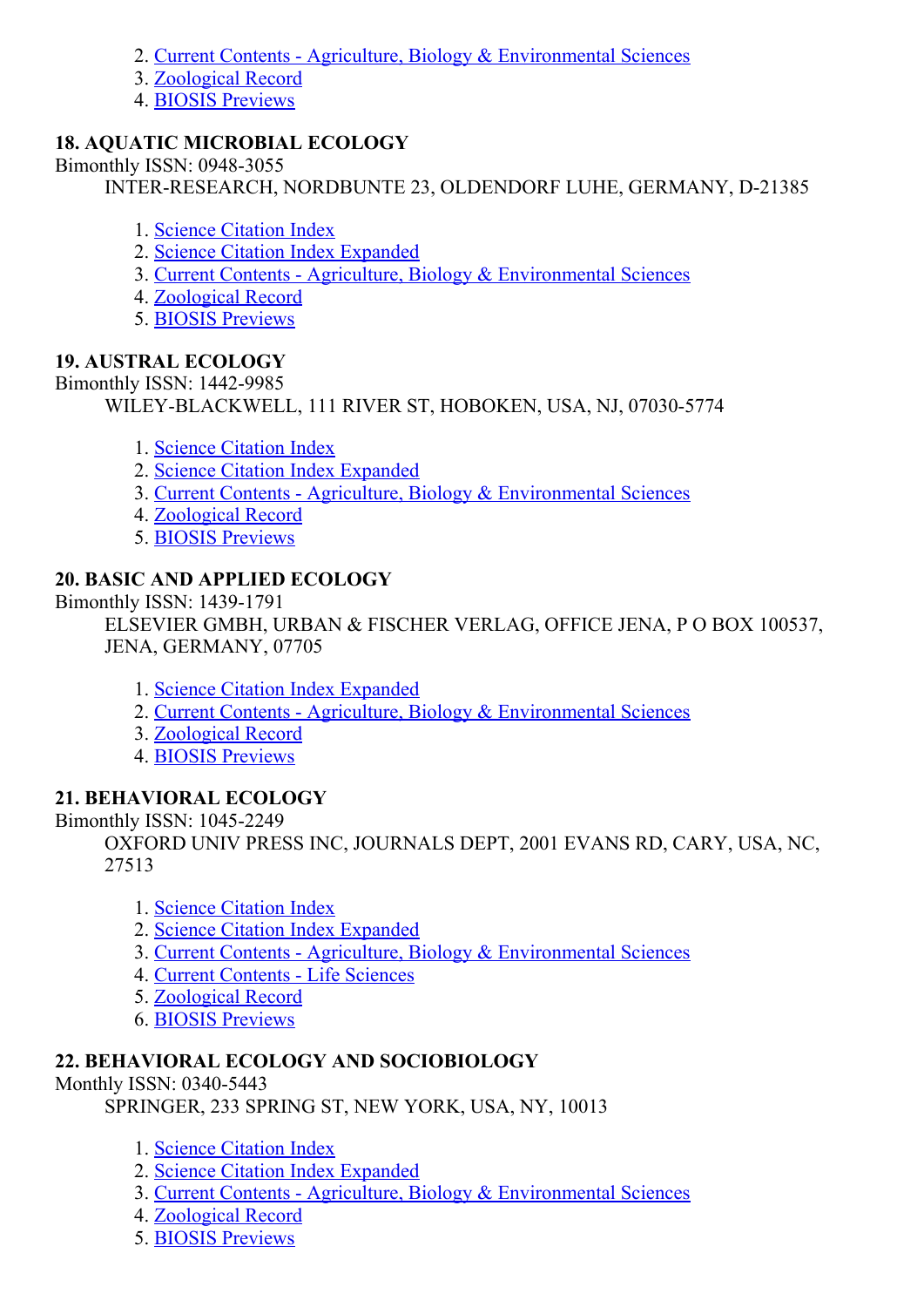## 23. BIOCHEMICAL SYSTEMATICS AND ECOLOGY

Bimonthly ISSN: 03051978

PERGAMON-ELSEVIER SCIENCE LTD, THE BOULEVARD, LANGFORD LANE, KIDLINGTON, OXFORD, ENGLAND, OX5 1GB

- 1. Science [Citation](http://thomsonreuters.com/science-citation-index-expanded) Index
- 2. Science Citation Index [Expanded](http://thomsonreuters.com/science-citation-index-expanded)
- 3. Current Contents Agriculture, Biology & [Environmental](http://thomsonreuters.com/current-contents-connect/) Sciences
- 4. [Zoological](http://thomsonreuters.com/zoological-record) Record
- 5. BIOSIS [Previews](http://thomsonreuters.com/biosis-previews)

#### 24. BIODIVERSITY AND CONSERVATION

Monthly ISSN: 0960-3115

SPRINGER, VAN GODEWIJCKSTRAAT 30, DORDRECHT, NETHERLANDS, 3311 GZ

- 1. Science [Citation](http://thomsonreuters.com/science-citation-index-expanded) Index
- 2. Science Citation Index [Expanded](http://thomsonreuters.com/science-citation-index-expanded)
- 3. Current Contents Agriculture, Biology & [Environmental](http://thomsonreuters.com/current-contents-connect/) Sciences
- 4. [Zoological](http://thomsonreuters.com/zoological-record) Record
- 5. BIOSIS [Previews](http://thomsonreuters.com/biosis-previews)

#### 25. BIOGEOSCIENCES

Monthly ISSN: 1726-4170

COPERNICUS GESELLSCHAFT MBH, BAHNHOFSALLEE 1E, GOTTINGEN, GERMANY, 37081

- 1. Science Citation Index [Expanded](http://thomsonreuters.com/science-citation-index-expanded)
- 2. Current Contents Agriculture, Biology & [Environmental](http://thomsonreuters.com/current-contents-connect/) Sciences
- 3. Current Contents Physical, [Chemical](http://thomsonreuters.com/current-contents-connect) & Earth Sciences
- 4. [Zoological](http://thomsonreuters.com/zoological-record) Record
- 5. BIOSIS [Previews](http://thomsonreuters.com/biosis-previews)

### 26. BIOLOGICAL CONSERVATION

#### Monthly ISSN: 0006-3207

ELSEVIER SCI LTD, THE BOULEVARD, LANGFORD LANE, KIDLINGTON, OXFORD, ENGLAND, OXON, OX5 1GB

- 1. Science [Citation](http://thomsonreuters.com/science-citation-index-expanded) Index
- 2. Science Citation Index [Expanded](http://thomsonreuters.com/science-citation-index-expanded)
- 3. Current Contents Agriculture, Biology & [Environmental](http://thomsonreuters.com/current-contents-connect/) Sciences
- 4. [Zoological](http://thomsonreuters.com/zoological-record) Record
- 5. BIOSIS [Previews](http://thomsonreuters.com/biosis-previews)

### 27. BIOLOGICAL INVASIONS

Monthly ISSN: 1387-3547

SPRINGER, VAN GODEWIJCKSTRAAT 30, DORDRECHT, NETHERLANDS, 3311 GZ

- 1. Science Citation Index [Expanded](http://thomsonreuters.com/science-citation-index-expanded)
- 2. Current Contents Agriculture, Biology & [Environmental](http://thomsonreuters.com/current-contents-connect/) Sciences
- 3. [Zoological](http://thomsonreuters.com/zoological-record) Record
- 4. BIOSIS [Previews](http://thomsonreuters.com/biosis-previews)

### 28. BIOLOGY LETTERS

Monthly ISSN: 1744-9561 ROYAL SOC, 69 CARLTON HOUSE TERRACE, LONDON, ENGLAND, SW1Y 5AG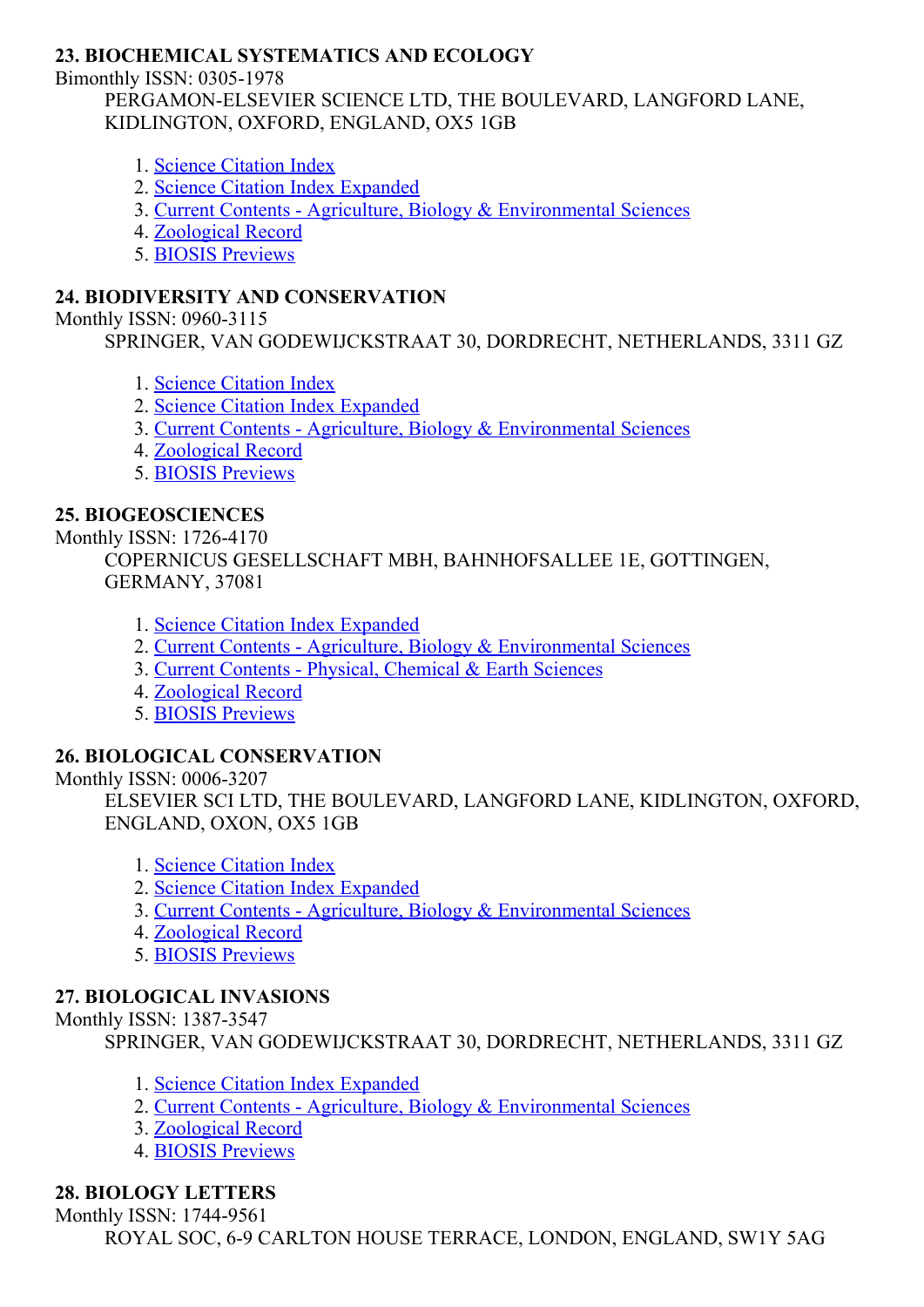- 1. Science Citation Index [Expanded](http://thomsonreuters.com/science-citation-index-expanded)
- 2. Current Contents Agriculture, Biology & [Environmental](http://thomsonreuters.com/current-contents-connect/) Sciences
- 3. [Zoological](http://thomsonreuters.com/zoological-record) Record
- 4. BIOSIS [Previews](http://thomsonreuters.com/biosis-previews)

#### 29. BIOTROPICA

Bimonthly ISSN: 0006-3606

WILEY-BLACKWELL, 111 RIVER ST, HOBOKEN, USA, NJ, 07030-5774

- 1. Science [Citation](http://thomsonreuters.com/science-citation-index-expanded) Index
- 2. Science Citation Index [Expanded](http://thomsonreuters.com/science-citation-index-expanded)
- 3. Current Contents Agriculture, Biology & [Environmental](http://thomsonreuters.com/current-contents-connect/) Sciences
- 4. [Zoological](http://thomsonreuters.com/zoological-record) Record
- 5. BIOSIS [Previews](http://thomsonreuters.com/biosis-previews)

### 30. BMC ECOLOGY

Irregular ISSN: 1472-6785

BIOMED CENTRAL LTD, 236 GRAYS INN RD, FLOOR 6, LONDON, ENGLAND, WC1X 8HL

- 1. Science Citation Index [Expanded](http://thomsonreuters.com/science-citation-index-expanded)
- 2. Current Contents Agriculture, Biology & [Environmental](http://thomsonreuters.com/current-contents-connect/) Sciences
- 3. [Zoological](http://thomsonreuters.com/zoological-record) Record
- 4. BIOSIS [Previews](http://thomsonreuters.com/biosis-previews)

# 31. BULLETIN OF THE AMERICAN MUSEUM OF NATURAL HISTORY

 $Irregular ISSN: 0003-0090$ 

AMER MUSEUM NATURAL HISTORY, ATTN: LIBRARY-SCIENTIFIC PUBLICATIONS DISTRIBUTION, CENTRAL PK WEST AT 79TH ST, NEW YORK, USA, NY, 10024-5192

- 1. Science [Citation](http://thomsonreuters.com/science-citation-index-expanded) Index
- 2. Science Citation Index [Expanded](http://thomsonreuters.com/science-citation-index-expanded)
- 3. Current Contents Agriculture, Biology & [Environmental](http://thomsonreuters.com/current-contents-connect/) Sciences
- 4. [Zoological](http://thomsonreuters.com/zoological-record) Record
- 5. BIOSIS [Previews](http://thomsonreuters.com/biosis-previews)

### 32. BULLETIN OF THE PEABODY MUSEUM OF NATURAL HISTORY

#### Semiannual ISSN: 0079-032X

PEABODY MUSEUM NATURAL HISTORY-YALE UNIV, 170 WHITNEY AVE, PO BOX 208118, NEW HAVEN, USA, CT, 06520-8118

- 1. Science Citation Index [Expanded](http://thomsonreuters.com/science-citation-index-expanded)
- 2. Current Contents Agriculture, Biology & [Environmental](http://thomsonreuters.com/current-contents-connect/) Sciences
- 3. [Zoological](http://thomsonreuters.com/zoological-record) Record
- 4. BIOSIS [Previews](http://thomsonreuters.com/biosis-previews)

## 33. CHEMISTRY AND ECOLOGY

### Bimonthly ISSN: 0275-7540

TAYLOR & FRANCIS LTD, 4 PARK SQUARE, MILTON PARK, ABINGDON, ENGLAND, OXON, OX14 4RN

- 1. Science Citation Index [Expanded](http://thomsonreuters.com/science-citation-index-expanded)
- 2. Current Contents Agriculture, Biology & [Environmental](http://thomsonreuters.com/current-contents-connect/) Sciences
- 3. [Zoological](http://thomsonreuters.com/zoological-record) Record
- 4. BIOSIS [Previews](http://thomsonreuters.com/biosis-previews)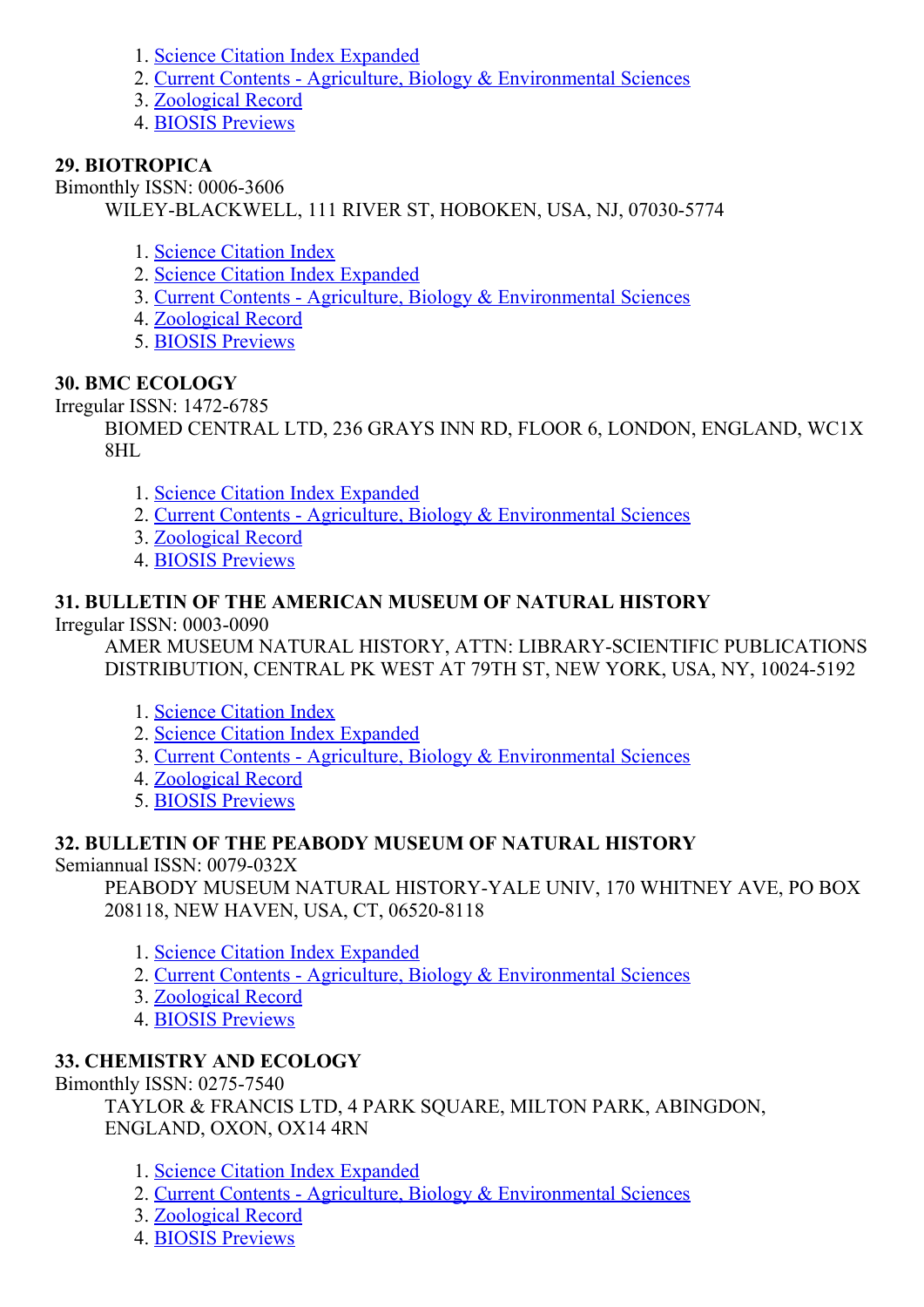### 34. CHEMOECOLOGY

Quarterly ISSN: 0937-7409 SPRINGER BASEL AG, PICASSOPLATZ 4, BASEL, SWITZERLAND, 4052

- 1. Science Citation Index [Expanded](http://thomsonreuters.com/science-citation-index-expanded)
- 2. Current Contents Agriculture, Biology & [Environmental](http://thomsonreuters.com/current-contents-connect/) Sciences
- 3. [Zoological](http://thomsonreuters.com/zoological-record) Record
- 4. BIOSIS [Previews](http://thomsonreuters.com/biosis-previews)

### 35. COMMUNITY ECOLOGY

#### Irregular ISSN: 1585-8553

AKADEMIAI KIADO RT, PRIELLE K U 19, PO BOX 245,, BUDAPEST, HUNGARY, H-1117

- 1. Science Citation Index [Expanded](http://thomsonreuters.com/science-citation-index-expanded)
- 2. Current Contents Agriculture, Biology & [Environmental](http://thomsonreuters.com/current-contents-connect/) Sciences
- 3. [Zoological](http://thomsonreuters.com/zoological-record) Record
- 4. BIOSIS [Previews](http://thomsonreuters.com/biosis-previews)

#### 36. COMPOST SCIENCE & UTILIZATION

Quarterly ISSN: 1065-657X

TAYLOR & FRANCIS INC, 530 WALNUT STREET, STE 850, PHILADELPHIA, USA, PA, 19106

1. Science Citation Index [Expanded](http://thomsonreuters.com/science-citation-index-expanded)

- 2. Current Contents Agriculture, Biology & [Environmental](http://thomsonreuters.com/current-contents-connect/) Sciences
- 3. BIOSIS [Previews](http://thomsonreuters.com/biosis-previews)

#### 37. CONSERVATION BIOLOGY

Bimonthly ISSN: 0888-8892

WILEY-BLACKWELL, 111 RIVER ST, HOBOKEN, USA, NJ, 07030-5774

- 1. Science [Citation](http://thomsonreuters.com/science-citation-index-expanded) Index
- 2. Science Citation Index [Expanded](http://thomsonreuters.com/science-citation-index-expanded)
- 3. Current Contents Agriculture, Biology & [Environmental](http://thomsonreuters.com/current-contents-connect/) Sciences
- 4. [Zoological](http://thomsonreuters.com/zoological-record) Record
- 5. BIOSIS [Previews](http://thomsonreuters.com/biosis-previews)

#### 38. CONTEMPORARY PROBLEMS OF ECOLOGY

Bimonthly ISSN: 1995-4255

MAIK NAUKA/INTERPERIODICA/SPRINGER, 233 SPRING ST, NEW YORK, USA, NY, 10013-1578

- 1. Science Citation Index [Expanded](http://thomsonreuters.com/science-citation-index-expanded)
- 2. BIOSIS [Previews](http://thomsonreuters.com/biosis-previews)

#### 39. CURRENT OPINION IN INSECT SCIENCE

#### Bimonthly ISSN: 2214-5745

ELSEVIER SCIENCE BV, PO BOX 211, AMSTERDAM, NETHERLANDS, 1000 AE

- 1. Science Citation Index [Expanded](http://thomsonreuters.com/science-citation-index-expanded)
- 2. Current Contents Agriculture, Biology & [Environmental](http://thomsonreuters.com/current-contents-connect/) Sciences
- 3. [Zoological](http://thomsonreuters.com/zoological-record) Record
- 4. BIOSIS [Previews](http://thomsonreuters.com/biosis-previews)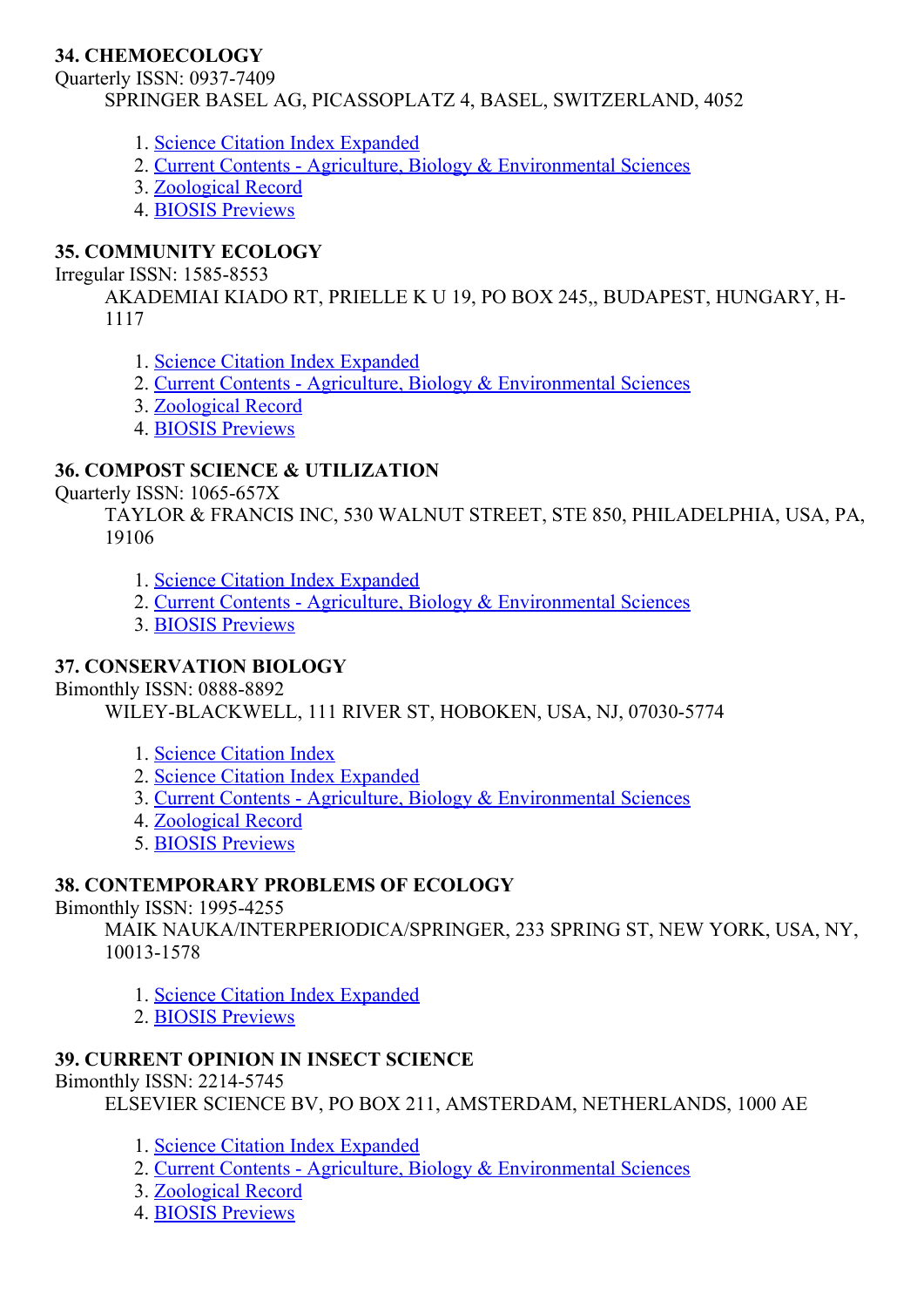### 40. DIVERSITY AND DISTRIBUTIONS

Monthly ISSN: 1366-9516

WILEY-BLACKWELL, 111 RIVER ST, HOBOKEN, USA, NJ, 07030-5774

- 1. Science Citation Index [Expanded](http://thomsonreuters.com/science-citation-index-expanded)
- 2. Current Contents Agriculture, Biology & [Environmental](http://thomsonreuters.com/current-contents-connect/) Sciences
- 3. [Zoological](http://thomsonreuters.com/zoological-record) Record
- 4. BIOSIS [Previews](http://thomsonreuters.com/biosis-previews)

## 41. ECO MONTJOURNAL ON PROTECTED MOUNTAIN AREAS RESEARCH

Semiannual ISSN: 2073-106X

AUSTRIAN ACAD SCIENCES PRESS, UNIV INNSBRUCK, PO BOX 471, POSTGASSE 7, VIENNA, AUSTRIA, 1011

1. Science Citation Index [Expanded](http://thomsonreuters.com/science-citation-index-expanded)

2. Current Contents Agriculture, Biology & [Environmental](http://thomsonreuters.com/current-contents-connect/) Sciences

### 42. ECOGRAPHY

Monthly ISSN: 0906-7590

WILEY-BLACKWELL, 111 RIVER ST, HOBOKEN, USA, NJ, 07030-5774

- 1. Science [Citation](http://thomsonreuters.com/science-citation-index-expanded) Index
- 2. Science Citation Index [Expanded](http://thomsonreuters.com/science-citation-index-expanded)
- 3. Current Contents Agriculture, Biology & [Environmental](http://thomsonreuters.com/current-contents-connect/) Sciences
- 4. [Zoological](http://thomsonreuters.com/zoological-record) Record
- 5. BIOSIS [Previews](http://thomsonreuters.com/biosis-previews)

## 43. ECOHYDROLOGY

Bimonthly ISSN: 1936-0584

WILEY-BLACKWELL, 111 RIVER ST, HOBOKEN, USA, NJ, 07030-5774

- 1. Science Citation Index [Expanded](http://thomsonreuters.com/science-citation-index-expanded)
- 2. Current Contents Agriculture, Biology & [Environmental](http://thomsonreuters.com/current-contents-connect/) Sciences
- 3. [Zoological](http://thomsonreuters.com/zoological-record) Record
- 4. BIOSIS [Previews](http://thomsonreuters.com/biosis-previews)

### 44. ECOLOGICAL APPLICATIONS

Bimonthly ISSN: 1051-0761

WILEY-BLACKWELL, 111 RIVER ST, HOBOKEN, USA, NJ, 07030-5774

- 1. Science [Citation](http://thomsonreuters.com/science-citation-index-expanded) Index
- 2. Science Citation Index [Expanded](http://thomsonreuters.com/science-citation-index-expanded)
- 3. Current Contents Agriculture, Biology & [Environmental](http://thomsonreuters.com/current-contents-connect/) Sciences
- 4. [Zoological](http://thomsonreuters.com/zoological-record) Record
- 5. BIOSIS [Previews](http://thomsonreuters.com/biosis-previews)

## 45. ECOLOGICAL COMPLEXITY

Quarterly ISSN: 1476-945X

ELSEVIER SCIENCE BV, PO BOX 211, AMSTERDAM, NETHERLANDS, 1000 AE

- 1. Science Citation Index [Expanded](http://thomsonreuters.com/science-citation-index-expanded)
- 2. Current Contents Agriculture, Biology & [Environmental](http://thomsonreuters.com/current-contents-connect/) Sciences
- 3. [Zoological](http://thomsonreuters.com/zoological-record) Record
- 4. BIOSIS [Previews](http://thomsonreuters.com/biosis-previews)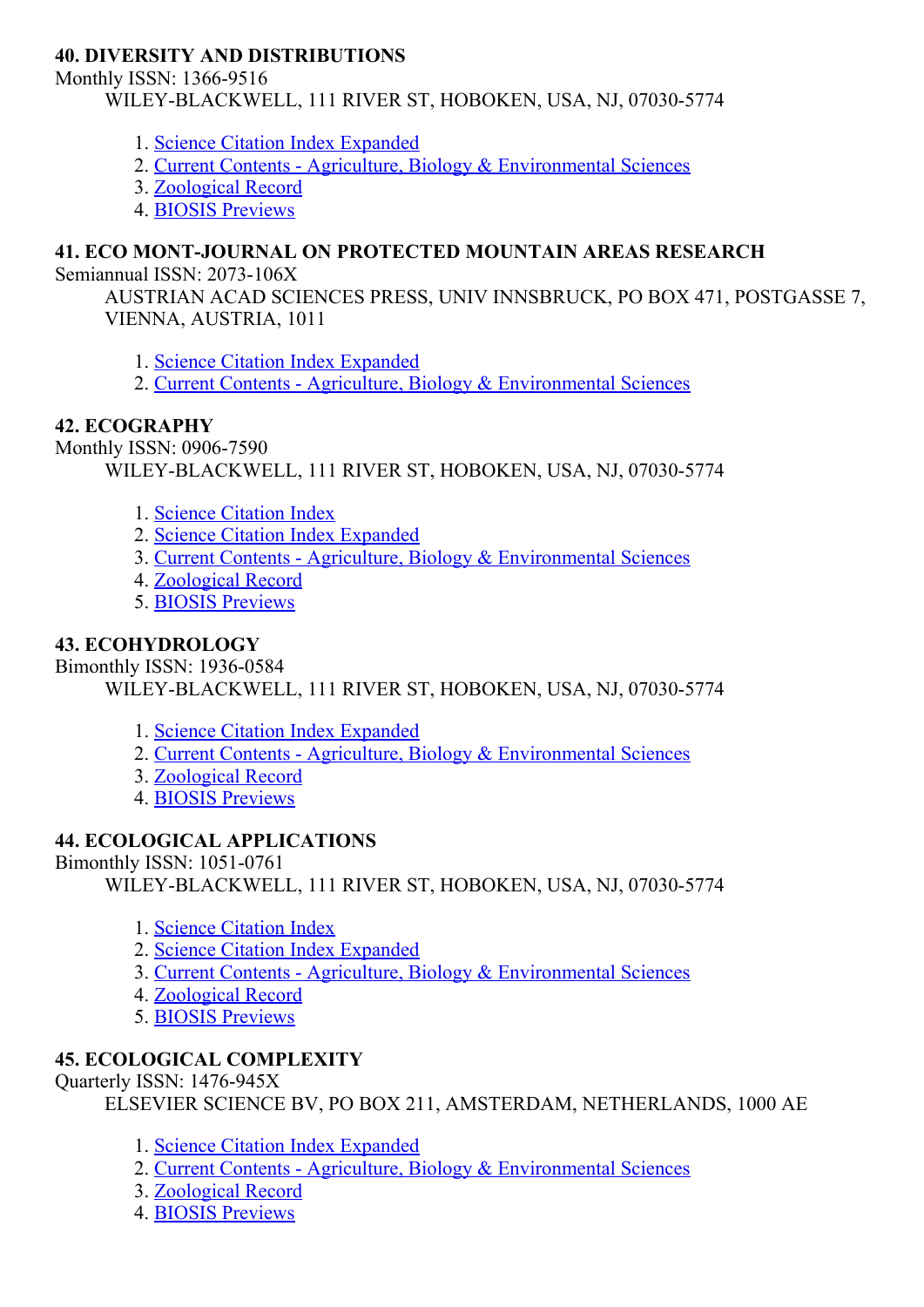### 46. ECOLOGICAL ECONOMICS

Monthly ISSN: 0921-8009

ELSEVIER SCIENCE BV, PO BOX 211, AMSTERDAM, NETHERLANDS, 1000 AE

- 1. Science [Citation](http://thomsonreuters.com/science-citation-index-expanded) Index
- 2. Science Citation Index [Expanded](http://thomsonreuters.com/science-citation-index-expanded)
- 3. Social [Sciences](http://thomsonreuters.com/social-sciences-citation-index) Citation Index
- 4. Current Contents Agriculture, Biology & [Environmental](http://thomsonreuters.com/current-contents-connect/) Sciences
- 5. Current Contents Social & [Behavioral](http://thomsonreuters.com/current-contents-connect/) Sciences
- 6. [Zoological](http://thomsonreuters.com/zoological-record) Record
- 7. BIOSIS [Previews](http://thomsonreuters.com/biosis-previews)

### 47. ECOLOGICAL ENGINEERING

Monthly ISSN: 0925-8574

ELSEVIER SCIENCE BV, PO BOX 211, AMSTERDAM, NETHERLANDS, 1000 AE

- 1. Science [Citation](http://thomsonreuters.com/science-citation-index-expanded) Index
- 2. Science Citation Index [Expanded](http://thomsonreuters.com/science-citation-index-expanded)
- 3. Current Contents Agriculture, Biology & [Environmental](http://thomsonreuters.com/current-contents-connect/) Sciences
- 4. [Zoological](http://thomsonreuters.com/zoological-record) Record
- 5. BIOSIS [Previews](http://thomsonreuters.com/biosis-previews)

## 48. ECOLOGICAL INFORMATICS

Bimonthly ISSN: 1574-9541

ELSEVIER SCIENCE BV, PO BOX 211, AMSTERDAM, NETHERLANDS, 1000 AE

- 1. Science Citation Index [Expanded](http://thomsonreuters.com/science-citation-index-expanded)
- 2. Current Contents Agriculture, Biology & [Environmental](http://thomsonreuters.com/current-contents-connect/) Sciences
- 3. [Zoological](http://thomsonreuters.com/zoological-record) Record
- 4. BIOSIS [Previews](http://thomsonreuters.com/biosis-previews)

### 49. ECOLOGICAL MODELLING

Semimonthly ISSN: 0304-3800

ELSEVIER SCIENCE BV, PO BOX 211, AMSTERDAM, NETHERLANDS, 1000 AE

- 1. Science [Citation](http://thomsonreuters.com/science-citation-index-expanded) Index
- 2. Science Citation Index [Expanded](http://thomsonreuters.com/science-citation-index-expanded)
- 3. Current Contents Agriculture, Biology & [Environmental](http://thomsonreuters.com/current-contents-connect/) Sciences
- 4. [Zoological](http://thomsonreuters.com/zoological-record) Record
- 5. BIOSIS [Previews](http://thomsonreuters.com/biosis-previews)

### 50. ECOLOGICAL MONOGRAPHS

Quarterly ISSN: 0012-9615

WILEY-BLACKWELL, 111 RIVER ST, HOBOKEN, USA, NJ, 07030-5774

- 1. Science [Citation](http://thomsonreuters.com/science-citation-index-expanded) Index
- 2. Science Citation Index [Expanded](http://thomsonreuters.com/science-citation-index-expanded)
- 3. Current Contents Agriculture, Biology & [Environmental](http://thomsonreuters.com/current-contents-connect/) Sciences
- 4. [Zoological](http://thomsonreuters.com/zoological-record) Record
- 5. BIOSIS [Previews](http://thomsonreuters.com/biosis-previews)

### 51. ECOLOGICAL RESEARCH

Bimonthly ISSN: 0912-3814

SPRINGER JAPAN KK, CHIYODA FIRST BLDG EAST, 3-8-1 NISHI-KANDA, CHIYODA-KU, TOKYO, JAPAN, 101-0065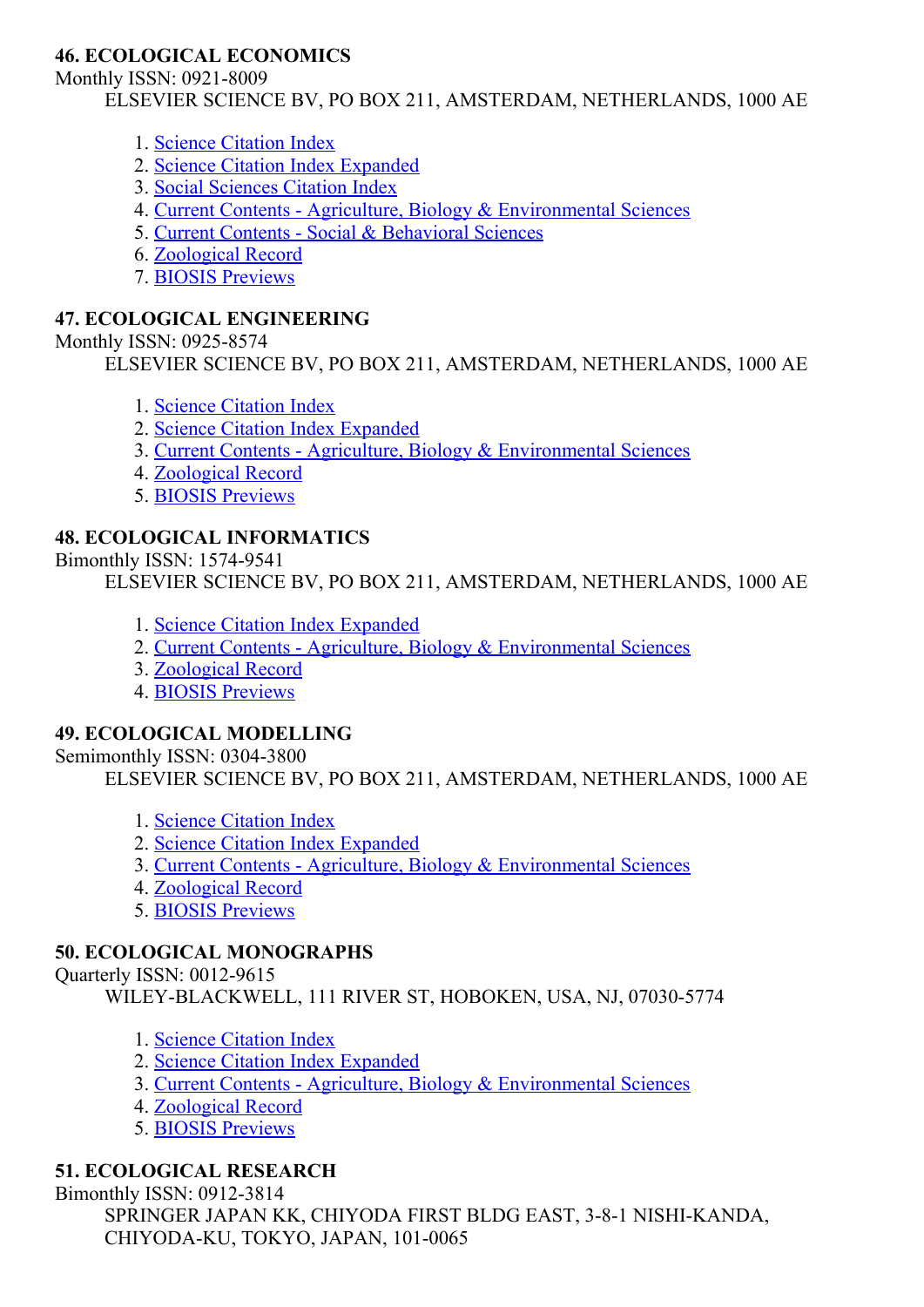- 1. Science [Citation](http://thomsonreuters.com/science-citation-index-expanded) Index
- 2. Science Citation Index [Expanded](http://thomsonreuters.com/science-citation-index-expanded)
- 3. Current Contents Agriculture, Biology & [Environmental](http://thomsonreuters.com/current-contents-connect/) Sciences
- 4. [Zoological](http://thomsonreuters.com/zoological-record) Record
- 5. BIOSIS [Previews](http://thomsonreuters.com/biosis-previews)

## 52. ECOLOGY

Monthly ISSN: 0012-9658

WILEY-BLACKWELL, 111 RIVER ST, HOBOKEN, USA, NJ, 07030-5774

- 1. Science [Citation](http://thomsonreuters.com/science-citation-index-expanded) Index
- 2. Science Citation Index [Expanded](http://thomsonreuters.com/science-citation-index-expanded)
- 3. Current Contents Agriculture, Biology & [Environmental](http://thomsonreuters.com/current-contents-connect/) Sciences
- 4. [Zoological](http://thomsonreuters.com/zoological-record) Record
- 5. BIOSIS [Previews](http://thomsonreuters.com/biosis-previews)

# 53. ECOLOGY AND EVOLUTION

Semimonthly ISSN: 2045-7758

WILEY-BLACKWELL, 111 RIVER ST, HOBOKEN, USA, NJ, 07030-5774

- 1. Science Citation Index [Expanded](http://thomsonreuters.com/science-citation-index-expanded)
- 2. Current Contents Agriculture, Biology & [Environmental](http://thomsonreuters.com/current-contents-connect/) Sciences
- 3. [Zoological](http://thomsonreuters.com/zoological-record) Record
- 4. BIOSIS [Previews](http://thomsonreuters.com/biosis-previews)

## 54. ECOLOGY AND SOCIETY

Quarterly ISSN: 1708-3087

RESILIENCE ALLIANCE, ACADIA UNIV, BIOLOGY DEPT, WOLFVILLE, CANADA, NS, B0P 1X0

- 1. Science Citation Index [Expanded](http://thomsonreuters.com/science-citation-index-expanded)
- 2. Social [Sciences](http://thomsonreuters.com/social-sciences-citation-index) Citation Index
- 3. Current Contents Agriculture, Biology & [Environmental](http://thomsonreuters.com/current-contents-connect/) Sciences
- 4. Current Contents Social & [Behavioral](http://thomsonreuters.com/current-contents-connect/) Sciences
- 5. [Zoological](http://thomsonreuters.com/zoological-record) Record
- 6. BIOSIS [Previews](http://thomsonreuters.com/biosis-previews)

# 55. ECOLOGY LETTERS

## Monthly ISSN:  $1461-023X$

WILEY-BLACKWELL, 111 RIVER ST, HOBOKEN, USA, NJ, 07030-5774

- 1. Science [Citation](http://thomsonreuters.com/science-citation-index-expanded) Index
- 2. Science Citation Index [Expanded](http://thomsonreuters.com/science-citation-index-expanded)
- 3. Current Contents Agriculture, Biology & [Environmental](http://thomsonreuters.com/current-contents-connect/) Sciences
- 4. [Zoological](http://thomsonreuters.com/zoological-record) Record
- 5. BIOSIS [Previews](http://thomsonreuters.com/biosis-previews)

## 56. ECOSCIENCE

Quarterly ISSN: 1195-6860

TAYLOR & FRANCIS INC, 530 WALNUT STREET, STE 850, PHILADELPHIA, USA, PA, 19106

- 1. Science [Citation](http://thomsonreuters.com/science-citation-index-expanded) Index
- 2. Science Citation Index [Expanded](http://thomsonreuters.com/science-citation-index-expanded)
- 3. Current Contents Agriculture, Biology & [Environmental](http://thomsonreuters.com/current-contents-connect/) Sciences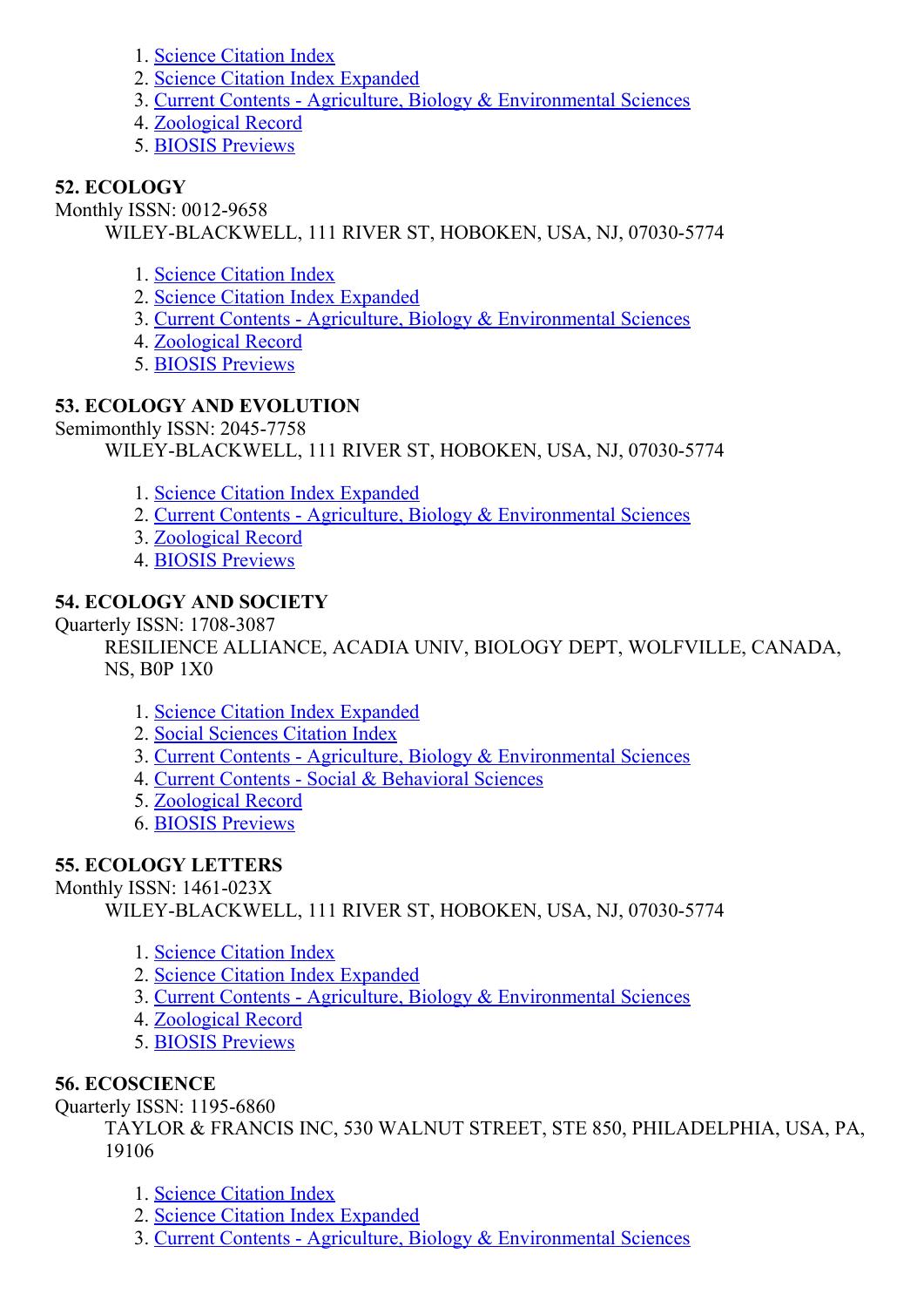### 4. [Zoological](http://thomsonreuters.com/zoological-record) Record

5. BIOSIS [Previews](http://thomsonreuters.com/biosis-previews)

#### 57. ECOSPHERE

Monthly ISSN: 2150-8925

WILEY-BLACKWELL, 111 RIVER ST, HOBOKEN, USA, NJ, 07030-5774

- 1. Science Citation Index [Expanded](http://thomsonreuters.com/science-citation-index-expanded)
- 2. Current Contents Agriculture, Biology & [Environmental](http://thomsonreuters.com/current-contents-connect/) Sciences
- 3. [Zoological](http://thomsonreuters.com/zoological-record) Record
- 4. BIOSIS [Previews](http://thomsonreuters.com/biosis-previews)

#### 58. ECOSYSTEM SERVICES

Bimonthly ISSN:  $2212-0416$ 

ELSEVIER SCIENCE BV, PO BOX 211, AMSTERDAM, NETHERLANDS, 1000 AE

- 1. Science Citation Index [Expanded](http://thomsonreuters.com/science-citation-index-expanded)
- 2. Social [Sciences](http://thomsonreuters.com/social-sciences-citation-index) Citation Index
- 3. Current Contents Agriculture, Biology & [Environmental](http://thomsonreuters.com/current-contents-connect/) Sciences
- 4. Current Contents Social & [Behavioral](http://thomsonreuters.com/current-contents-connect/) Sciences

#### 59. ECOSYSTEMS

Bimonthly ISSN: 1432-9840 SPRINGER, 233 SPRING ST, NEW YORK, USA, NY, 10013

- 1. Science [Citation](http://thomsonreuters.com/science-citation-index-expanded) Index
- 2. Science Citation Index [Expanded](http://thomsonreuters.com/science-citation-index-expanded)
- 3. Current Contents Agriculture, Biology & [Environmental](http://thomsonreuters.com/current-contents-connect/) Sciences
- 4. [Zoological](http://thomsonreuters.com/zoological-record) Record
- 5. BIOSIS [Previews](http://thomsonreuters.com/biosis-previews)

### 60. ECOTOXICOLOGY

Bimonthly ISSN: 0963-9292 SPRINGER, VAN GODEWIJCKSTRAAT 30, DORDRECHT, NETHERLANDS, 3311 GZ

- 1. Science [Citation](http://thomsonreuters.com/science-citation-index-expanded) Index
- 2. Science Citation Index [Expanded](http://thomsonreuters.com/science-citation-index-expanded)
- 3. Current Contents Agriculture, Biology & [Environmental](http://thomsonreuters.com/current-contents-connect/) Sciences
- 4. [Zoological](http://thomsonreuters.com/zoological-record) Record
- 5. BIOSIS [Previews](http://thomsonreuters.com/biosis-previews)

### 61. ECOTROPICA

Semiannual ISSN: 0949-3026

SOC TROPICAL ECOLOGY, GTOE, ZOOLOGICAL RESEARCH INST & MUSE, ADENAUERALLE 160, BONN, GERMANY, 00000

- 1. Science Citation Index [Expanded](http://thomsonreuters.com/science-citation-index-expanded)
- 2. [Zoological](http://thomsonreuters.com/zoological-record) Record
- 3. BIOSIS [Previews](http://thomsonreuters.com/biosis-previews)

### 62. EKOLOJI

Quarterly ISSN: 1300-1361 FOUNDATION ENVIRONMENTAL PROTECTION & RESEARCH-FEPR, MURESELPASA BULVARI 1265 SOKAK 1010, H MEVLUT SUSUZLU IS MERKESI, PK 63, BASMANE KONAK-IZMIR, TURKEY, 35230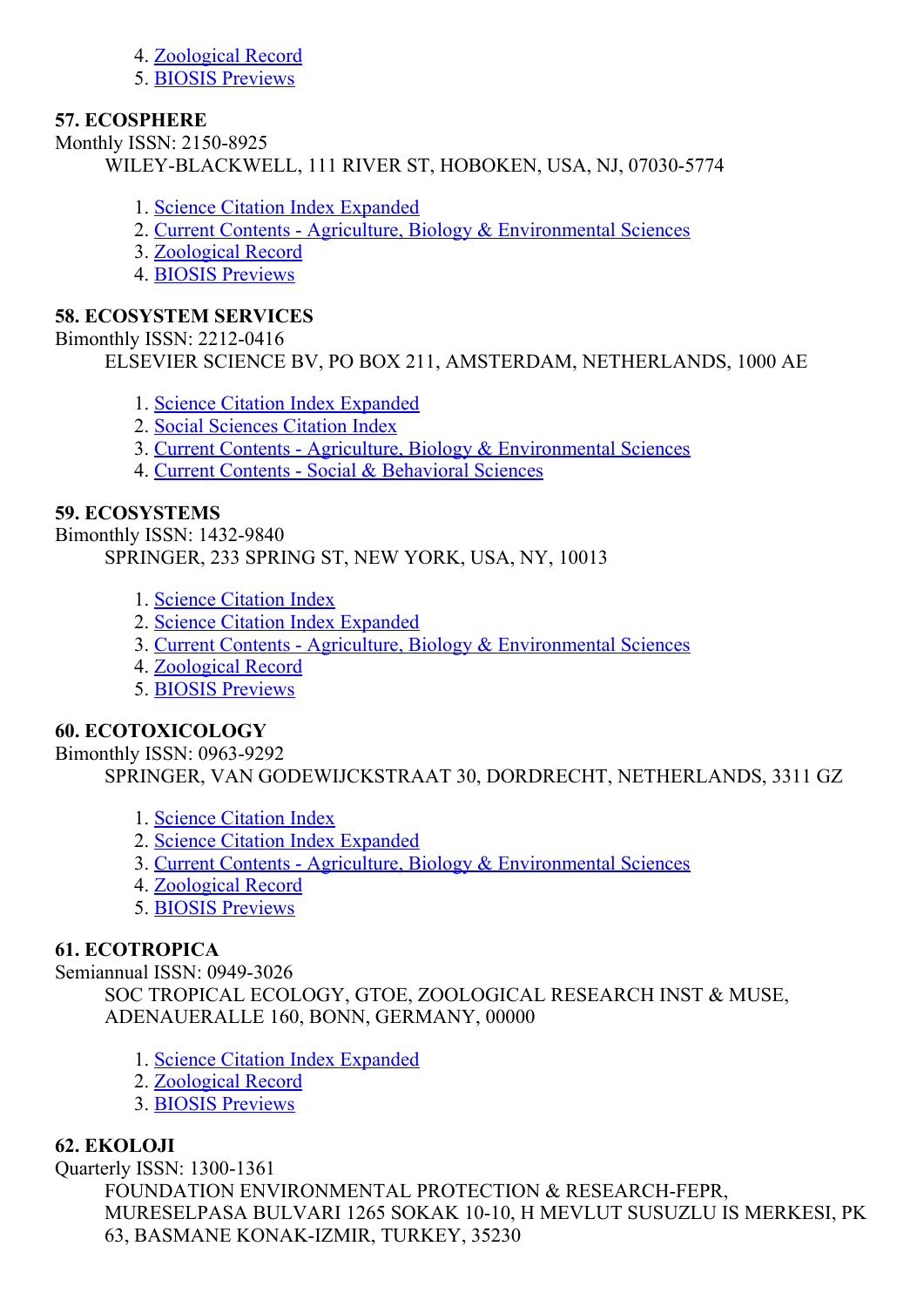- 1. Science Citation Index [Expanded](http://thomsonreuters.com/science-citation-index-expanded)
- 2. [Zoological](http://thomsonreuters.com/zoological-record) Record

### 63. ENVIRONMENTAL BIOLOGY OF FISHES

Monthly ISSN: 0378-1909

SPRINGER, 233 SPRING ST, NEW YORK, USA, NY, 10013

- 1. Science [Citation](http://thomsonreuters.com/science-citation-index-expanded) Index
- 2. Science Citation Index [Expanded](http://thomsonreuters.com/science-citation-index-expanded)
- 3. Current Contents Agriculture, Biology & [Environmental](http://thomsonreuters.com/current-contents-connect/) Sciences
- 4. [Zoological](http://thomsonreuters.com/zoological-record) Record
- 5. BIOSIS [Previews](http://thomsonreuters.com/biosis-previews)

## 64. EUROPEAN JOURNAL OF SOIL BIOLOGY

Bimonthly ISSN: 11645563

ELSEVIER FRANCE-EDITIONS SCIENTIFIQUES MEDICALES ELSEVIER, 23 RUE LINOIS, PARIS, FRANCE, 75724

- 1. Science Citation Index [Expanded](http://thomsonreuters.com/science-citation-index-expanded)
- 2. Current Contents Agriculture, Biology & [Environmental](http://thomsonreuters.com/current-contents-connect/) Sciences
- 3. [Zoological](http://thomsonreuters.com/zoological-record) Record
- 4. BIOSIS [Previews](http://thomsonreuters.com/biosis-previews)

## 65. EUROPEAN JOURNAL OF WILDLIFE RESEARCH

Quarterly ISSN: 16124642

SPRINGER, 233 SPRING ST, NEW YORK, USA, NY, 10013

- 1. Science Citation Index [Expanded](http://thomsonreuters.com/science-citation-index-expanded)
- 2. Current Contents Agriculture, Biology & [Environmental](http://thomsonreuters.com/current-contents-connect/) Sciences
- 3. [Zoological](http://thomsonreuters.com/zoological-record) Record
- 4. BIOSIS [Previews](http://thomsonreuters.com/biosis-previews)

### 66. EVOLUTION

Monthly ISSN: 0014-3820 WILEY-BLACKWELL, 111 RIVER ST, HOBOKEN, USA, NJ, 07030-5774

- 1. Science [Citation](http://thomsonreuters.com/science-citation-index-expanded) Index
- 2. Science Citation Index [Expanded](http://thomsonreuters.com/science-citation-index-expanded)
- 3. Current Contents Agriculture, Biology & [Environmental](http://thomsonreuters.com/current-contents-connect/) Sciences
- 4. Current [Contents](http://thomsonreuters.com/current-contents-connect) Life Sciences
- 5. [Zoological](http://thomsonreuters.com/zoological-record) Record
- 6. BIOSIS [Previews](http://thomsonreuters.com/biosis-previews)

## 67. EVOLUTIONARY ECOLOGY

Bimonthly ISSN: 0269-7653

SPRINGER, VAN GODEWIJCKSTRAAT 30, DORDRECHT, NETHERLANDS, 3311 GZ

- 1. Science [Citation](http://thomsonreuters.com/science-citation-index-expanded) Index
- 2. Science Citation Index [Expanded](http://thomsonreuters.com/science-citation-index-expanded)
- 3. Current Contents Agriculture, Biology & [Environmental](http://thomsonreuters.com/current-contents-connect/) Sciences
- 4. [Zoological](http://thomsonreuters.com/zoological-record) Record
- 5. BIOSIS [Previews](http://thomsonreuters.com/biosis-previews)

# 68. EVOLUTIONARY ECOLOGY RESEARCH

Bimonthly ISSN: 1522-0613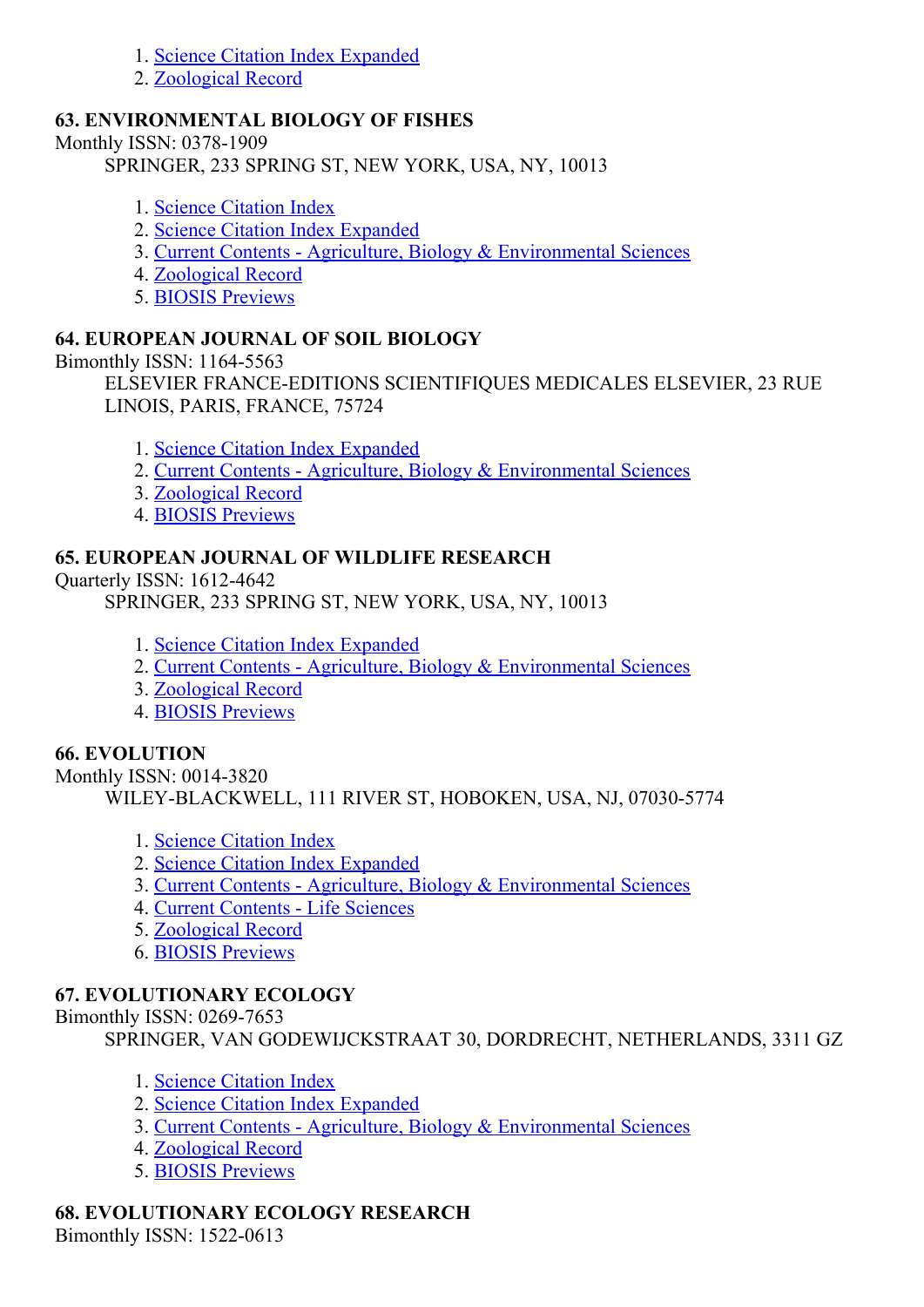EVOLUTIONARY ECOLOGY LTD, UNIV ARIZONA, 321 BIOSCIENCES WEST, TUCSON, USA, AZ, 85721

- 1. Science Citation Index [Expanded](http://thomsonreuters.com/science-citation-index-expanded)
- 2. Current Contents Agriculture, Biology & [Environmental](http://thomsonreuters.com/current-contents-connect/) Sciences
- 3. [Zoological](http://thomsonreuters.com/zoological-record) Record
- 4. BIOSIS [Previews](http://thomsonreuters.com/biosis-previews)

## 69. FIRE ECOLOGY

Tri-annual ISSN: 1933-9747

ASSOC FIRE ECOLOGY, PO BOX 50412, EUGENE, USA, OR, 97405

- 1. Science Citation Index [Expanded](http://thomsonreuters.com/science-citation-index-expanded)
- 2. Current Contents Agriculture, Biology & [Environmental](http://thomsonreuters.com/current-contents-connect/) Sciences
- 3. BIOSIS [Previews](http://thomsonreuters.com/biosis-previews)

## 70. FLORA

Ouarterly ISSN: 0367-2530

ELSEVIER GMBH, URBAN & FISCHER VERLAG, OFFICE JENA, P O BOX 100537, JENA, GERMANY, 07705

- 1. Science [Citation](http://thomsonreuters.com/science-citation-index-expanded) Index
- 2. Science Citation Index [Expanded](http://thomsonreuters.com/science-citation-index-expanded)
- 3. Current Contents Agriculture, Biology & [Environmental](http://thomsonreuters.com/current-contents-connect/) Sciences
- 4. BIOSIS [Previews](http://thomsonreuters.com/biosis-previews)

## 71. FRESHWATER SCIENCE

Quarterly ISSN: 2161-9549

UNIV CHICAGO PRESS, 1427 E 60TH ST, CHICAGO, USA, IL, 60637-2954

- 1. Science [Citation](http://thomsonreuters.com/science-citation-index-expanded) Index
- 2. Science Citation Index [Expanded](http://thomsonreuters.com/science-citation-index-expanded)
- 3. Current Contents Agriculture, Biology & [Environmental](http://thomsonreuters.com/current-contents-connect/) Sciences
- 4. [Zoological](http://thomsonreuters.com/zoological-record) Record
- 5. BIOSIS [Previews](http://thomsonreuters.com/biosis-previews)

## 72. FRONTIERS IN ECOLOGY AND THE ENVIRONMENT

### Monthly ISSN: 1540-9295

WILEY-BLACKWELL, 111 RIVER ST, HOBOKEN, USA, NJ, 07030-5774

- 1. Science Citation Index [Expanded](http://thomsonreuters.com/science-citation-index-expanded)
- 2. Current Contents Agriculture, Biology & [Environmental](http://thomsonreuters.com/current-contents-connect/) Sciences
- 3. [Zoological](http://thomsonreuters.com/zoological-record) Record
- 4. BIOSIS [Previews](http://thomsonreuters.com/biosis-previews)

## 73. FUNCTIONAL ECOLOGY

Bimonthly ISSN:  $0269-8463$ 

WILEY-BLACKWELL, 111 RIVER ST, HOBOKEN, USA, NJ, 07030-5774

- 1. Science [Citation](http://thomsonreuters.com/science-citation-index-expanded) Index
- 2. Science Citation Index [Expanded](http://thomsonreuters.com/science-citation-index-expanded)
- 3. Current Contents Agriculture, Biology & [Environmental](http://thomsonreuters.com/current-contents-connect/) Sciences
- 4. [Zoological](http://thomsonreuters.com/zoological-record) Record
- 5. BIOSIS [Previews](http://thomsonreuters.com/biosis-previews)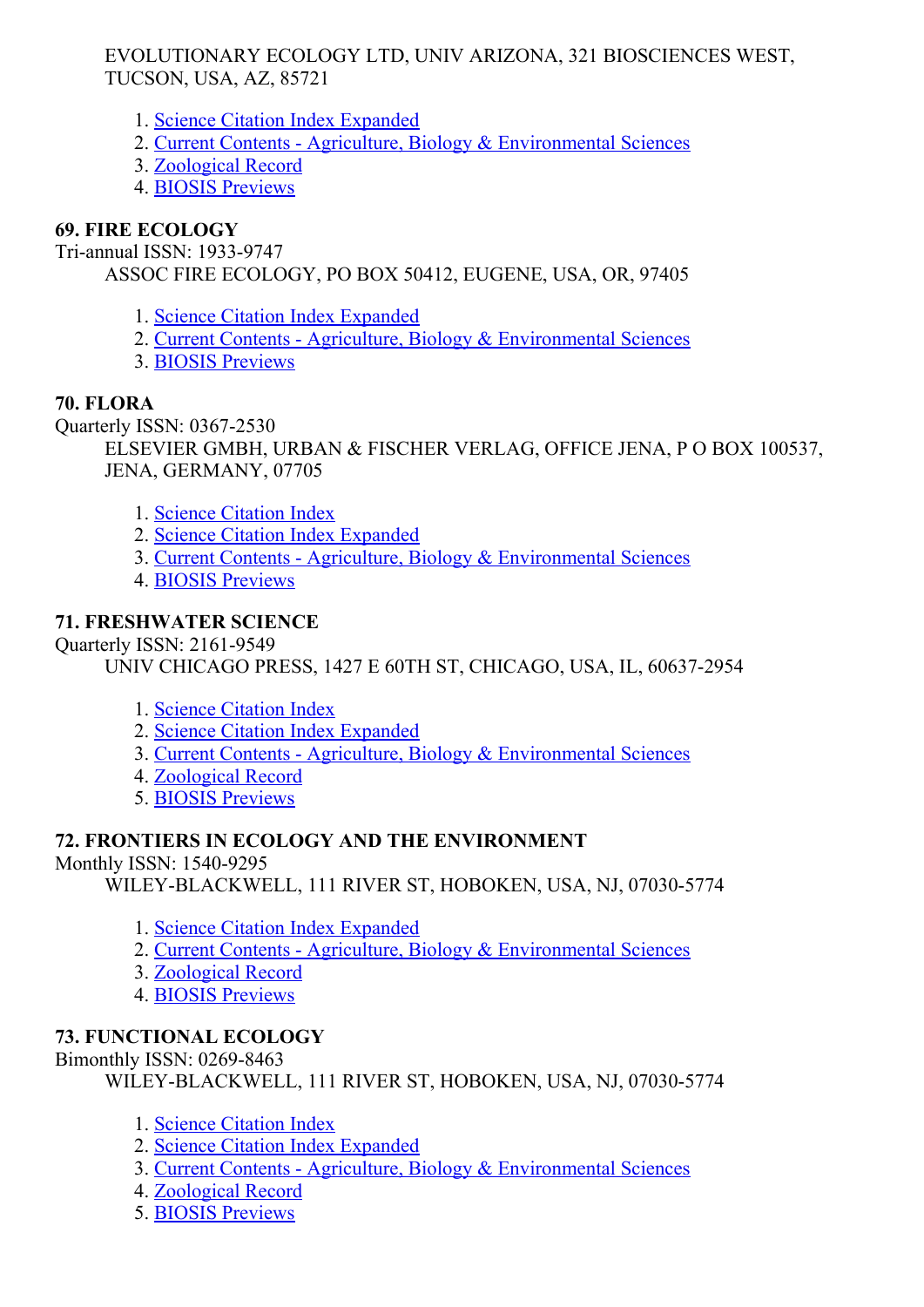## 74. FUNGAL ECOLOGY

Ouarterly ISSN: 1754-5048

ELSEVIER SCI LTD, THE BOULEVARD, LANGFORD LANE, KIDLINGTON, OXFORD, ENGLAND, OXON, OX5 1GB

- 1. Science Citation Index [Expanded](http://thomsonreuters.com/science-citation-index-expanded)
- 2. Current Contents Agriculture, Biology & [Environmental](http://thomsonreuters.com/current-contents-connect/) Sciences
- 3. BIOSIS [Previews](http://thomsonreuters.com/biosis-previews)

# 75. GLOBAL CHANGE BIOLOGY

### Monthly ISSN: 1354-1013

WILEY-BLACKWELL, 111 RIVER ST, HOBOKEN, USA, NJ, 07030-5774

- 1. Science [Citation](http://thomsonreuters.com/science-citation-index-expanded) Index
- 2. Science Citation Index [Expanded](http://thomsonreuters.com/science-citation-index-expanded)
- 3. Current Contents Agriculture, Biology & [Environmental](http://thomsonreuters.com/current-contents-connect/) Sciences
- 4. [Zoological](http://thomsonreuters.com/zoological-record) Record
- 5. BIOSIS [Previews](http://thomsonreuters.com/biosis-previews)

## 76. GLOBAL ECOLOGY AND BIOGEOGRAPHY

## Monthly ISSN: 1466-822X

WILEY-BLACKWELL, 111 RIVER ST, HOBOKEN, USA, NJ, 07030-5774

- 1. Science [Citation](http://thomsonreuters.com/science-citation-index-expanded) Index
- 2. Science Citation Index [Expanded](http://thomsonreuters.com/science-citation-index-expanded)
- 3. Current Contents Agriculture, Biology & [Environmental](http://thomsonreuters.com/current-contents-connect/) Sciences
- 4. [Zoological](http://thomsonreuters.com/zoological-record) Record
- 5. BIOSIS [Previews](http://thomsonreuters.com/biosis-previews)

## 77. HEREDITY

### Monthly ISSN: 0018-067X

NATURE PUBLISHING GROUP, MACMILLAN BUILDING, 4 CRINAN ST, LONDON, ENGLAND, N1 9XW

- 1. Science [Citation](http://thomsonreuters.com/science-citation-index-expanded) Index
- 2. Science Citation Index [Expanded](http://thomsonreuters.com/science-citation-index-expanded)
- 3. Current Contents Agriculture, Biology & [Environmental](http://thomsonreuters.com/current-contents-connect/) Sciences
- 4. Current [Contents](http://thomsonreuters.com/current-contents-connect) Life Sciences
- 5. [Zoological](http://thomsonreuters.com/zoological-record) Record
- 6. BIOSIS [Previews](http://thomsonreuters.com/biosis-previews)

### 78. INTERCIENCIA

### Monthly ISSN: 0378-1844

INTERCIENCIA, APARTADO 51842, CARACAS, VENEZUELA, 1050A

- 1. Science Citation Index [Expanded](http://thomsonreuters.com/science-citation-index-expanded)
- 2. Current Contents Agriculture, Biology & [Environmental](http://thomsonreuters.com/current-contents-connect/) Sciences
- 3. [Zoological](http://thomsonreuters.com/zoological-record) Record
- 4. BIOSIS [Previews](http://thomsonreuters.com/biosis-previews)

#### 79. INTERNATIONAL JOURNAL OF SUSTAINABLE DEVELOPMENT AND WORLD ECOLOGY

Bimonthly ISSN: 13504509

TAYLOR & FRANCIS INC, 530 WALNUT STREET, STE 850, PHILADELPHIA, USA, PA, 19106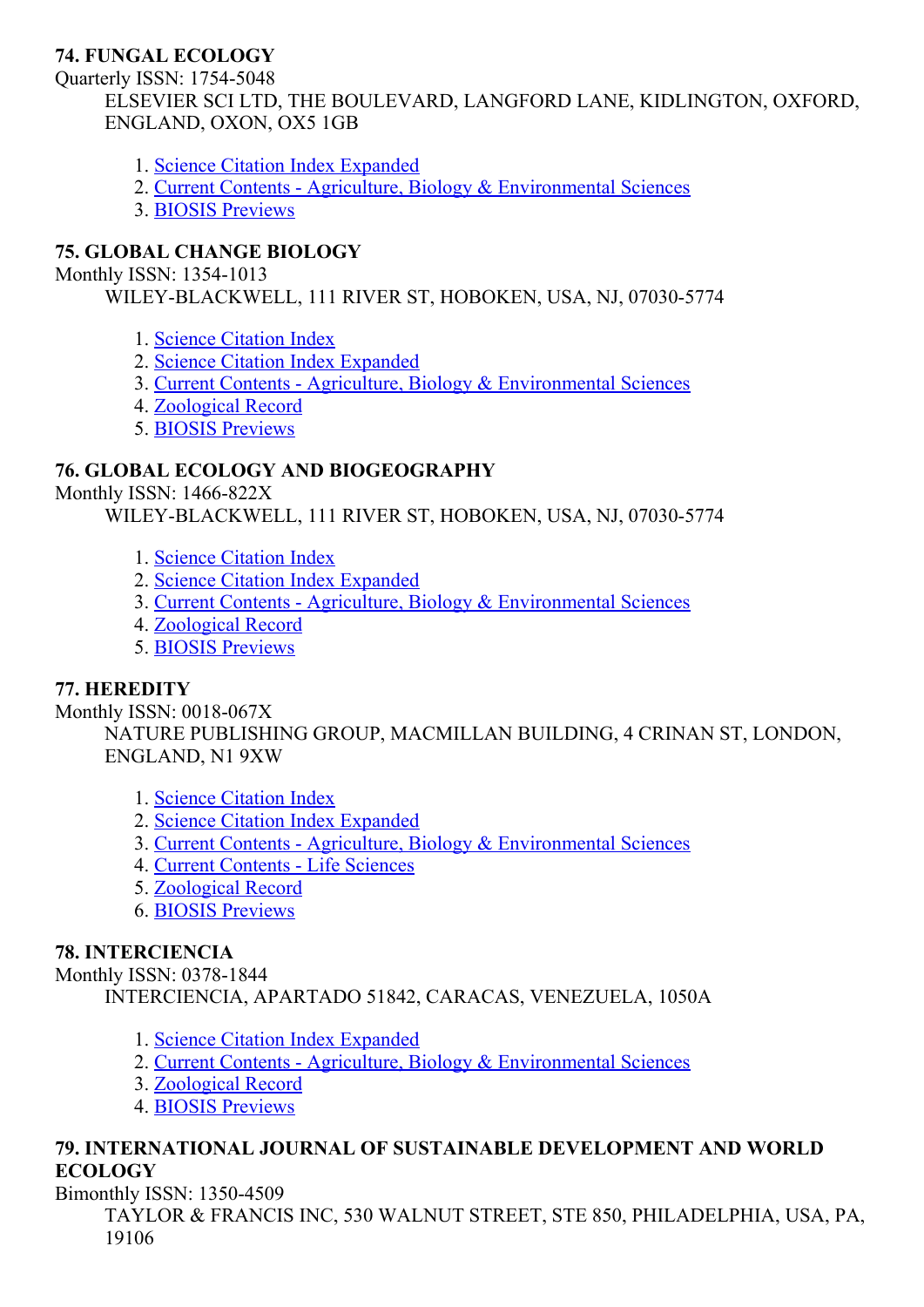- 1. Science [Citation](http://thomsonreuters.com/science-citation-index-expanded) Index
- 2. Science Citation Index [Expanded](http://thomsonreuters.com/science-citation-index-expanded)
- 3. Current Contents Agriculture, Biology & [Environmental](http://thomsonreuters.com/current-contents-connect/) Sciences
- 4. BIOSIS [Previews](http://thomsonreuters.com/biosis-previews)

### 80. ISME JOURNAL

Monthly ISSN: 1751-7362

NATURE PUBLISHING GROUP, MACMILLAN BUILDING, 4 CRINAN ST, LONDON, ENGLAND, N1 9XW

- 1. Science [Citation](http://thomsonreuters.com/science-citation-index-expanded) Index
- 2. Science Citation Index [Expanded](http://thomsonreuters.com/science-citation-index-expanded)
- 3. Current Contents Agriculture, Biology & [Environmental](http://thomsonreuters.com/current-contents-connect/) Sciences
- 4. Current [Contents](http://thomsonreuters.com/current-contents-connect) Life Sciences
- 5. BIOSIS [Previews](http://thomsonreuters.com/biosis-previews)

## 81. ISRAEL JOURNAL OF ECOLOGY & EVOLUTION

Quarterly ISSN: 1565-9801

TAYLOR & FRANCIS LTD, 4 PARK SQUARE, MILTON PARK, ABINGDON, ENGLAND, OXON, OX14 4RN

- 1. Science [Citation](http://thomsonreuters.com/science-citation-index-expanded) Index
- 2. Science Citation Index [Expanded](http://thomsonreuters.com/science-citation-index-expanded)
- 3. Current Contents Agriculture, Biology & [Environmental](http://thomsonreuters.com/current-contents-connect/) Sciences
- 4. [Zoological](http://thomsonreuters.com/zoological-record) Record
- 5. BIOSIS [Previews](http://thomsonreuters.com/biosis-previews)

## 82. JOURNAL FOR NATURE CONSERVATION

Ouarterly ISSN: 1617-1381

ELSEVIER GMBH, URBAN & FISCHER VERLAG, OFFICE JENA, P O BOX 100537, JENA, GERMANY, 07705

- 1. Science Citation Index [Expanded](http://thomsonreuters.com/science-citation-index-expanded)
- 2. Current Contents Agriculture, Biology & [Environmental](http://thomsonreuters.com/current-contents-connect/) Sciences
- 3. [Zoological](http://thomsonreuters.com/zoological-record) Record
- 4. BIOSIS [Previews](http://thomsonreuters.com/biosis-previews)

## 83. JOURNAL OF ANIMAL ECOLOGY

Bimonthly ISSN:  $0021-8790$ 

WILEY-BLACKWELL, 111 RIVER ST, HOBOKEN, USA, NJ, 07030-5774

- 1. Science [Citation](http://thomsonreuters.com/science-citation-index-expanded) Index
- 2. Science Citation Index [Expanded](http://thomsonreuters.com/science-citation-index-expanded)
- 3. Current Contents Agriculture, Biology & [Environmental](http://thomsonreuters.com/current-contents-connect/) Sciences
- 4. [Zoological](http://thomsonreuters.com/zoological-record) Record
- 5. BIOSIS [Previews](http://thomsonreuters.com/biosis-previews)

## 84. JOURNAL OF APPLIED ECOLOGY

### Bimonthly  $ISSN: 0021-8901$

WILEY-BLACKWELL, 111 RIVER ST, HOBOKEN, USA, NJ, 07030-5774

- 1. Science [Citation](http://thomsonreuters.com/science-citation-index-expanded) Index
- 2. Science Citation Index [Expanded](http://thomsonreuters.com/science-citation-index-expanded)
- 3. Current Contents Agriculture, Biology & [Environmental](http://thomsonreuters.com/current-contents-connect/) Sciences
- 4. [Zoological](http://thomsonreuters.com/zoological-record) Record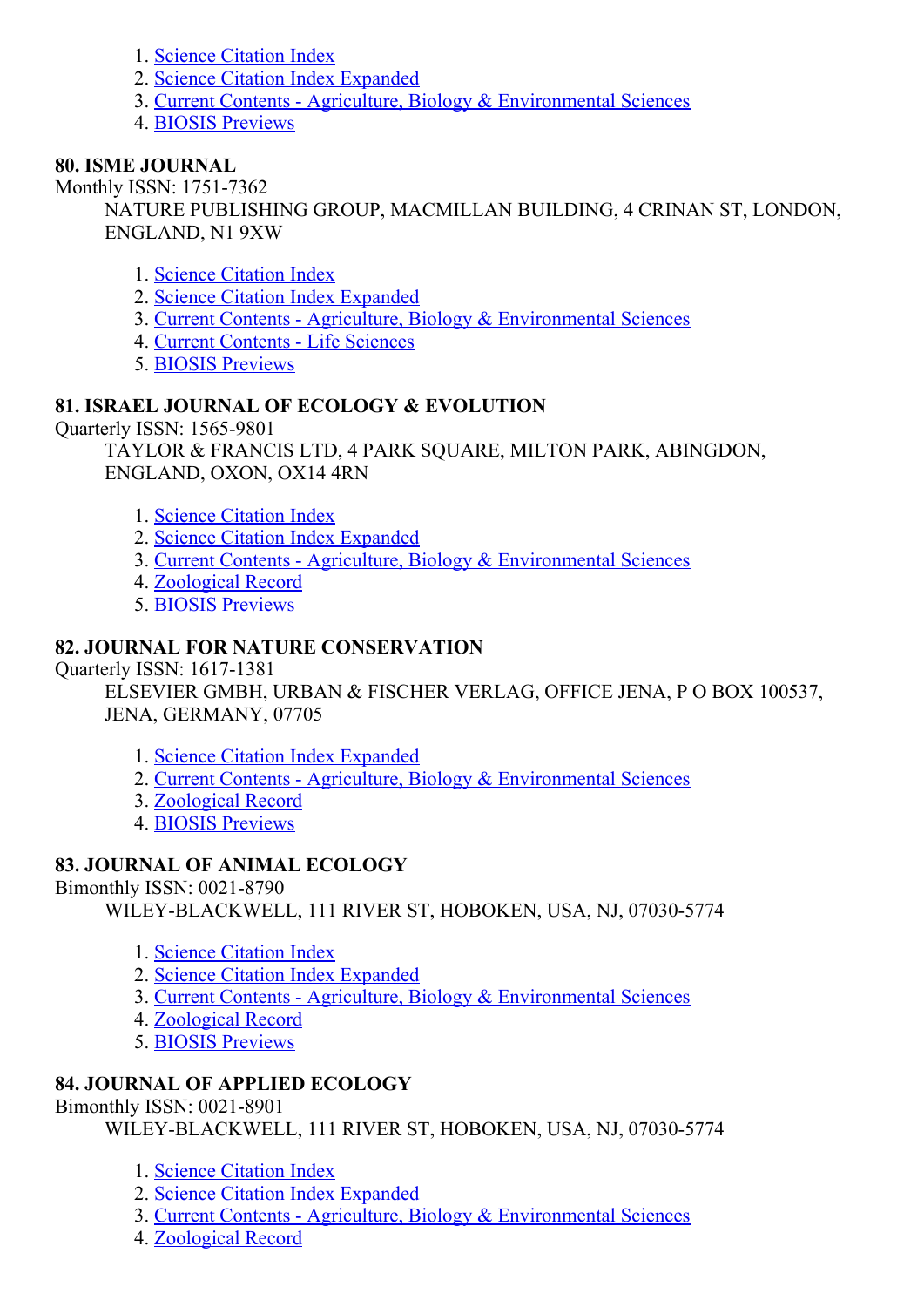## 85. JOURNAL OF ARID ENVIRONMENTS

#### Monthly ISSN: 0140-1963

ACADEMIC PRESS LTD- ELSEVIER SCIENCE LTD, 24-28 OVAL RD, LONDON, ENGLAND, NW1 7DX

- 1. Science [Citation](http://thomsonreuters.com/science-citation-index-expanded) Index
- 2. Science Citation Index [Expanded](http://thomsonreuters.com/science-citation-index-expanded)
- 3. Current Contents Agriculture, Biology & [Environmental](http://thomsonreuters.com/current-contents-connect/) Sciences
- 4. [Zoological](http://thomsonreuters.com/zoological-record) Record
- 5. BIOSIS [Previews](http://thomsonreuters.com/biosis-previews)

## 86. JOURNAL OF BIOGEOGRAPHY

Monthly ISSN: 0305-0270

WILEY-BLACKWELL, 111 RIVER ST, HOBOKEN, USA, NJ, 07030-5774

- 1. Science [Citation](http://thomsonreuters.com/science-citation-index-expanded) Index
- 2. Science Citation Index [Expanded](http://thomsonreuters.com/science-citation-index-expanded)
- 3. Current Contents Agriculture, Biology & [Environmental](http://thomsonreuters.com/current-contents-connect/) Sciences
- 4. [Zoological](http://thomsonreuters.com/zoological-record) Record
- 5. BIOSIS [Previews](http://thomsonreuters.com/biosis-previews)

## 87. JOURNAL OF BIOLOGICAL DYNAMICS

Bimonthly ISSN: 1751-3758

TAYLOR & FRANCIS LTD, 4 PARK SQUARE, MILTON PARK, ABINGDON, ENGLAND, OXON, OX14 4RN

- 1. Science Citation Index [Expanded](http://thomsonreuters.com/science-citation-index-expanded)
- 2. [Zoological](http://thomsonreuters.com/zoological-record) Record
- 3. BIOSIS [Previews](http://thomsonreuters.com/biosis-previews)

### 88. JOURNAL OF CHEMICAL ECOLOGY

Monthly ISSN: 0098-0331

SPRINGER, VAN GODEWIJCKSTRAAT 30, DORDRECHT, NETHERLANDS, 3311 GZ

- 1. Science [Citation](http://thomsonreuters.com/science-citation-index-expanded) Index
- 2. Science Citation Index [Expanded](http://thomsonreuters.com/science-citation-index-expanded)
- 3. Current Contents Agriculture, Biology & [Environmental](http://thomsonreuters.com/current-contents-connect/) Sciences
- 4. [Zoological](http://thomsonreuters.com/zoological-record) Record
- 5. BIOSIS [Previews](http://thomsonreuters.com/biosis-previews)

### 89. JOURNAL OF ECOLOGY

Bimonthly ISSN: 0022-0477

WILEY-BLACKWELL, 111 RIVER ST, HOBOKEN, USA, NJ, 07030-5774

- 1. Science [Citation](http://thomsonreuters.com/science-citation-index-expanded) Index
- 2. Science Citation Index [Expanded](http://thomsonreuters.com/science-citation-index-expanded)
- 3. Current Contents Agriculture, Biology & [Environmental](http://thomsonreuters.com/current-contents-connect/) Sciences
- 4. [Zoological](http://thomsonreuters.com/zoological-record) Record
- 5. BIOSIS [Previews](http://thomsonreuters.com/biosis-previews)

## 90. JOURNAL OF EVOLUTIONARY BIOLOGY

Monthly ISSN:  $1010-061X$ 

WILEY-BLACKWELL, 111 RIVER ST, HOBOKEN, USA, NJ, 07030-5774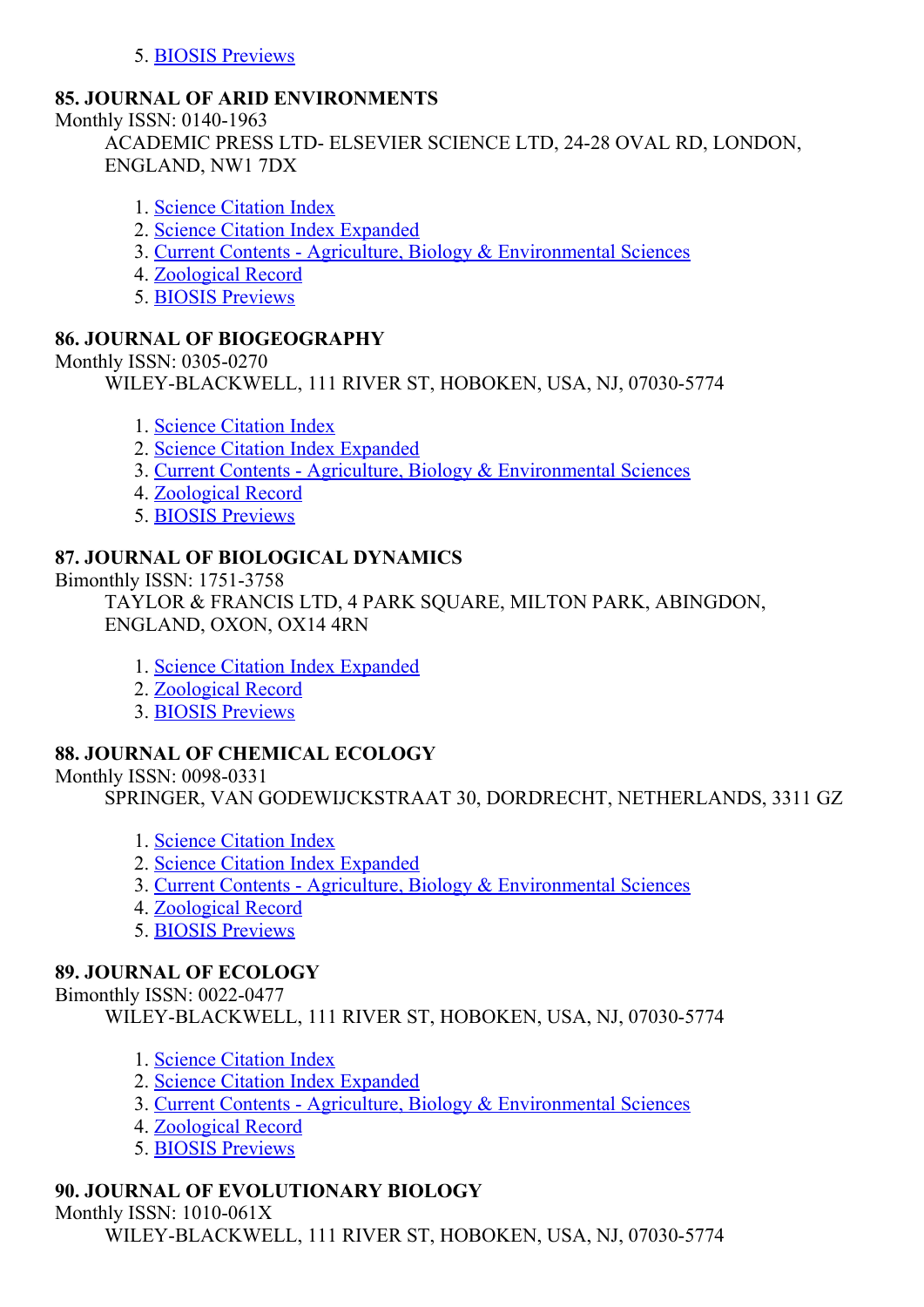- 1. Science [Citation](http://thomsonreuters.com/science-citation-index-expanded) Index
- 2. Science Citation Index [Expanded](http://thomsonreuters.com/science-citation-index-expanded)
- 3. Current Contents Agriculture, Biology & [Environmental](http://thomsonreuters.com/current-contents-connect/) Sciences
- 4. [Zoological](http://thomsonreuters.com/zoological-record) Record
- 5. BIOSIS [Previews](http://thomsonreuters.com/biosis-previews)

#### 91. JOURNAL OF EXPERIMENTAL MARINE BIOLOGY AND ECOLOGY

Monthly ISSN: 0022-0981

ELSEVIER SCIENCE BV, PO BOX 211, AMSTERDAM, NETHERLANDS, 1000 AE

- 1. Science [Citation](http://thomsonreuters.com/science-citation-index-expanded) Index
- 2. Science Citation Index [Expanded](http://thomsonreuters.com/science-citation-index-expanded)
- 3. Current Contents Agriculture, Biology & [Environmental](http://thomsonreuters.com/current-contents-connect/) Sciences
- 4. [Zoological](http://thomsonreuters.com/zoological-record) Record
- 5. BIOSIS [Previews](http://thomsonreuters.com/biosis-previews)

### 92. JOURNAL OF FISH AND WILDLIFE MANAGEMENT

Semiannual ISSN: 1944-687X

U S FISH & WILDLIFE SERVICE, NATL CONSERVATION TRAINING CENTER, CONSERVATION LIBRARY, 698 CONSERVATION WAY, SHEPHERDSTOWN, USA, WV, 25443

- 1. Science Citation Index [Expanded](http://thomsonreuters.com/science-citation-index-expanded)
- 2. Current Contents Agriculture, Biology & [Environmental](http://thomsonreuters.com/current-contents-connect/) Sciences
- 3. [Zoological](http://thomsonreuters.com/zoological-record) Record
- 4. BIOSIS [Previews](http://thomsonreuters.com/biosis-previews)

### 93. JOURNAL OF FRESHWATER ECOLOGY

Ouarterly ISSN: 0270-5060

TAYLOR & FRANCIS INC, 530 WALNUT STREET, STE 850, PHILADELPHIA, USA, PA, 19106

- 1. Science [Citation](http://thomsonreuters.com/science-citation-index-expanded) Index
- 2. Science Citation Index [Expanded](http://thomsonreuters.com/science-citation-index-expanded)
- 3. Current Contents Agriculture, Biology & [Environmental](http://thomsonreuters.com/current-contents-connect/) Sciences
- 4. [Zoological](http://thomsonreuters.com/zoological-record) Record
- 5. BIOSIS [Previews](http://thomsonreuters.com/biosis-previews)

### 94. JOURNAL OF NATURAL HISTORY

Semimonthly ISSN: 0022-2933

TAYLOR & FRANCIS LTD, 4 PARK SQUARE, MILTON PARK, ABINGDON, ENGLAND, OXON, OX14 4RN

- 1. Science [Citation](http://thomsonreuters.com/science-citation-index-expanded) Index
- 2. Science Citation Index [Expanded](http://thomsonreuters.com/science-citation-index-expanded)
- 3. Current Contents Agriculture, Biology & [Environmental](http://thomsonreuters.com/current-contents-connect/) Sciences
- 4. [Zoological](http://thomsonreuters.com/zoological-record) Record
- 5. BIOSIS [Previews](http://thomsonreuters.com/biosis-previews)

### 95. JOURNAL OF PLANT ECOLOGY

Quarterly ISSN: 1752-9921

OXFORD UNIV PRESS, GREAT CLARENDON ST, OXFORD, ENGLAND, OX2 6DP

- 1. Science Citation Index [Expanded](http://thomsonreuters.com/science-citation-index-expanded)
- 2. BIOSIS [Previews](http://thomsonreuters.com/biosis-previews)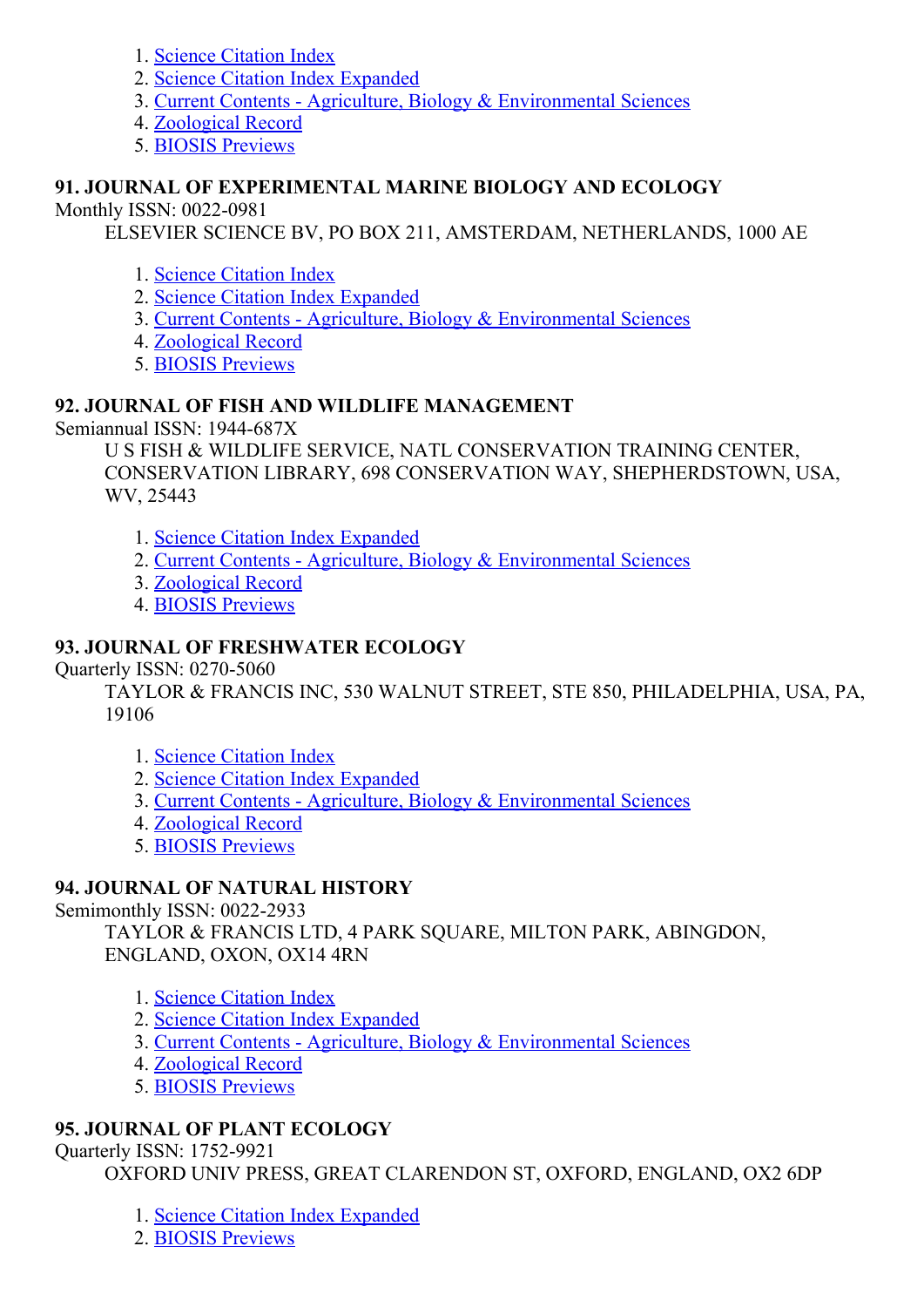#### 96. JOURNAL OF SOIL AND WATER CONSERVATION

Bimonthly ISSN: 0022-4561

SOIL WATER CONSERVATION SOC, 945 SW ANKENY RD, ANKENY, USA, IA, 50023 9723

- 1. Science [Citation](http://thomsonreuters.com/science-citation-index-expanded) Index
- 2. Science Citation Index [Expanded](http://thomsonreuters.com/science-citation-index-expanded)
- 3. Current Contents Agriculture, Biology & [Environmental](http://thomsonreuters.com/current-contents-connect/) Sciences

### 97. JOURNAL OF TROPICAL ECOLOGY

#### Bimonthly ISSN: 02664674

CAMBRIDGE UNIV PRESS, 32 AVENUE OF THE AMERICAS, NEW YORK, USA, NY, 100132473

- 1. Science [Citation](http://thomsonreuters.com/science-citation-index-expanded) Index
- 2. Science Citation Index [Expanded](http://thomsonreuters.com/science-citation-index-expanded)
- 3. Current Contents Agriculture, Biology & [Environmental](http://thomsonreuters.com/current-contents-connect/) Sciences
- 4. [Zoological](http://thomsonreuters.com/zoological-record) Record
- 5. BIOSIS [Previews](http://thomsonreuters.com/biosis-previews)

#### 98. JOURNAL OF VEGETATION SCIENCE

Bimonthly ISSN: 1100-9233

WILEY-BLACKWELL, 111 RIVER ST, HOBOKEN, USA, NJ, 07030-5774

- 1. Science [Citation](http://thomsonreuters.com/science-citation-index-expanded) Index
- 2. Science Citation Index [Expanded](http://thomsonreuters.com/science-citation-index-expanded)
- 3. Current Contents Agriculture, Biology & [Environmental](http://thomsonreuters.com/current-contents-connect/) Sciences
- 4. BIOSIS [Previews](http://thomsonreuters.com/biosis-previews)

#### 99. JOURNAL OF WILDLIFE MANAGEMENT

#### Bimonthly ISSN: 0022-541X

WILEY-BLACKWELL, 111 RIVER ST, HOBOKEN, USA, NJ, 07030-5774

- 1. Science [Citation](http://thomsonreuters.com/science-citation-index-expanded) Index
- 2. Science Citation Index [Expanded](http://thomsonreuters.com/science-citation-index-expanded)
- 3. Current Contents Agriculture, Biology & [Environmental](http://thomsonreuters.com/current-contents-connect/) Sciences
- 4. [Zoological](http://thomsonreuters.com/zoological-record) Record
- 5. BIOSIS [Previews](http://thomsonreuters.com/biosis-previews)

#### 100. LANDSCAPE AND ECOLOGICAL ENGINEERING

#### Semiannual ISSN: 1860-1871

SPRINGER JAPAN KK, CHIYODA FIRST BLDG EAST, 3-8-1 NISHI-KANDA, CHIYODA-KU, TOKYO, JAPAN, 101-0065

- 1. Science Citation Index [Expanded](http://thomsonreuters.com/science-citation-index-expanded)
- 2. [Zoological](http://thomsonreuters.com/zoological-record) Record
- 3. BIOSIS [Previews](http://thomsonreuters.com/biosis-previews)

#### 101. LANDSCAPE AND URBAN PLANNING

#### Semimonthly ISSN: 0169-2046

ELSEVIER SCIENCE BV, PO BOX 211, AMSTERDAM, NETHERLANDS, 1000 AE

- 1. Science Citation Index [Expanded](http://thomsonreuters.com/science-citation-index-expanded)
- 2. Social [Sciences](http://thomsonreuters.com/social-sciences-citation-index) Citation Index
- 3. Current Contents Agriculture, Biology & [Environmental](http://thomsonreuters.com/current-contents-connect/) Sciences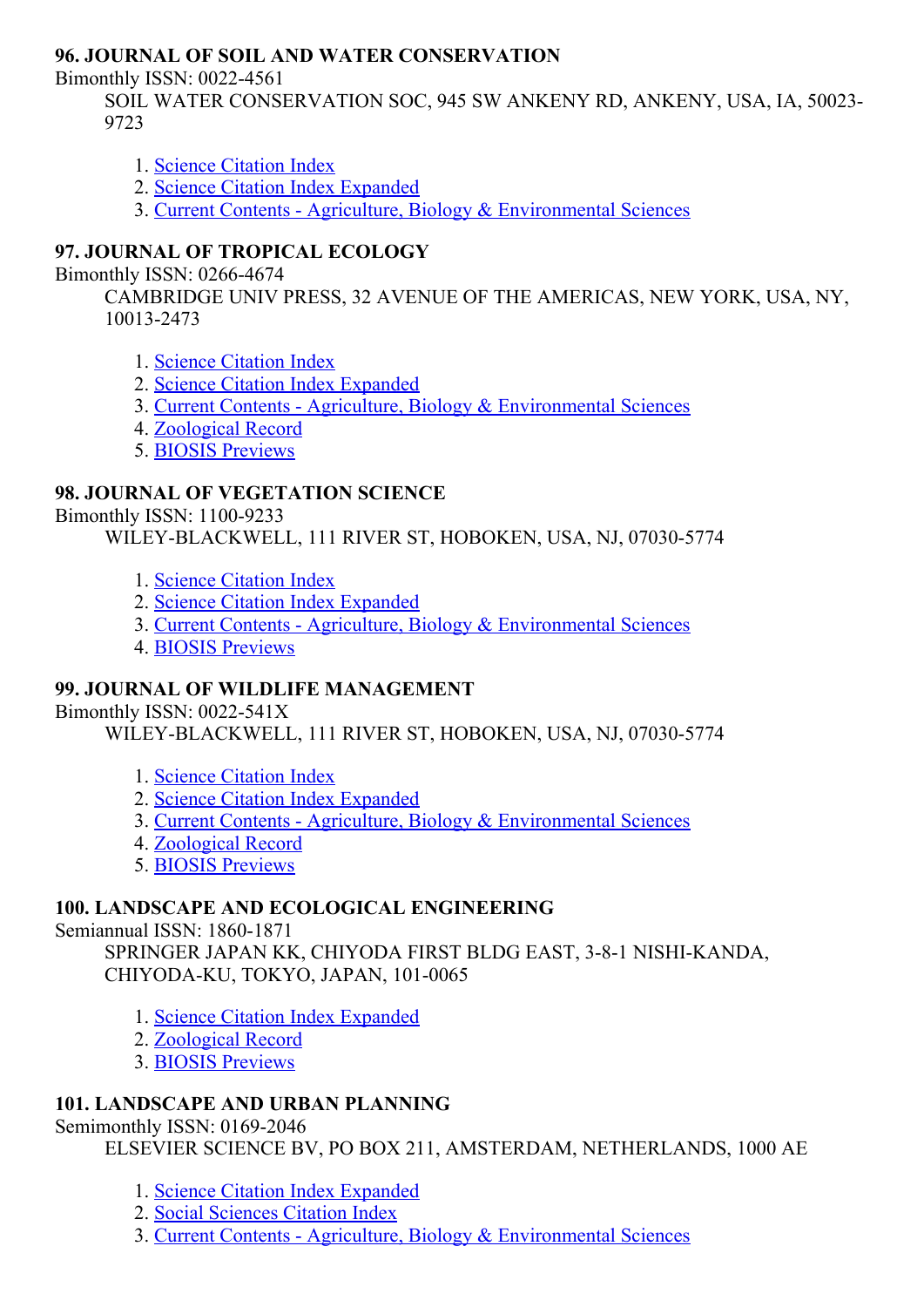- 4. Current Contents Social & [Behavioral](http://thomsonreuters.com/current-contents-connect/) Sciences
- 5. [Zoological](http://thomsonreuters.com/zoological-record) Record
- 6. BIOSIS [Previews](http://thomsonreuters.com/biosis-previews)

### 102. LANDSCAPE ECOLOGY

Monthly ISSN: 0921-2973

SPRINGER, VAN GODEWIJCKSTRAAT 30, DORDRECHT, NETHERLANDS, 3311 GZ

- 1. Science Citation Index [Expanded](http://thomsonreuters.com/science-citation-index-expanded)
- 2. Current Contents Agriculture, Biology & [Environmental](http://thomsonreuters.com/current-contents-connect/) Sciences
- 3. [Zoological](http://thomsonreuters.com/zoological-record) Record
- 4. BIOSIS [Previews](http://thomsonreuters.com/biosis-previews)

## 103. MARINE BIOLOGY RESEARCH

Monthly ISSN: 1745-1000

TAYLOR & FRANCIS AS, KARL JOHANS GATE 5, OSLO, NORWAY, NO-0154

- 1. Science [Citation](http://thomsonreuters.com/science-citation-index-expanded) Index
- 2. Science Citation Index [Expanded](http://thomsonreuters.com/science-citation-index-expanded)
- 3. Current Contents Agriculture, Biology & [Environmental](http://thomsonreuters.com/current-contents-connect/) Sciences
- 4. [Zoological](http://thomsonreuters.com/zoological-record) Record
- 5. BIOSIS [Previews](http://thomsonreuters.com/biosis-previews)

## 104. MARINE ECOLOGY PROGRESS SERIES

Monthly ISSN: 0171-8630

INTER-RESEARCH, NORDBUNTE 23, OLDENDORF LUHE, GERMANY, D-21385

- 1. Science [Citation](http://thomsonreuters.com/science-citation-index-expanded) Index
- 2. Science Citation Index [Expanded](http://thomsonreuters.com/science-citation-index-expanded)
- 3. Current Contents Agriculture, Biology & [Environmental](http://thomsonreuters.com/current-contents-connect/) Sciences
- 4. [Zoological](http://thomsonreuters.com/zoological-record) Record
- 5. BIOSIS [Previews](http://thomsonreuters.com/biosis-previews)

## 105. METHODS IN ECOLOGY AND EVOLUTION

Monthly ISSN: 2041-210X

WILEY-BLACKWELL, 111 RIVER ST, HOBOKEN, USA, NJ, 07030-5774

- 1. Science Citation Index [Expanded](http://thomsonreuters.com/science-citation-index-expanded)
- 2. Current Contents Agriculture, Biology & [Environmental](http://thomsonreuters.com/current-contents-connect/) Sciences
- 3. [Zoological](http://thomsonreuters.com/zoological-record) Record
- 4. BIOSIS [Previews](http://thomsonreuters.com/biosis-previews)

## 106. MICROBIAL ECOLOGY

Bimonthly ISSN: 0095-3628 SPRINGER, 233 SPRING ST, NEW YORK, USA, NY, 10013

- 1. Science [Citation](http://thomsonreuters.com/science-citation-index-expanded) Index
- 2. Science Citation Index [Expanded](http://thomsonreuters.com/science-citation-index-expanded)
- 3. Current Contents Agriculture, Biology & [Environmental](http://thomsonreuters.com/current-contents-connect/) Sciences
- 4. [Zoological](http://thomsonreuters.com/zoological-record) Record
- 5. BIOSIS [Previews](http://thomsonreuters.com/biosis-previews)

## 107. MOLECULAR ECOLOGY

Semimonthly ISSN: 0962-1083

WILEY-BLACKWELL, 111 RIVER ST, HOBOKEN, USA, NJ, 07030-5774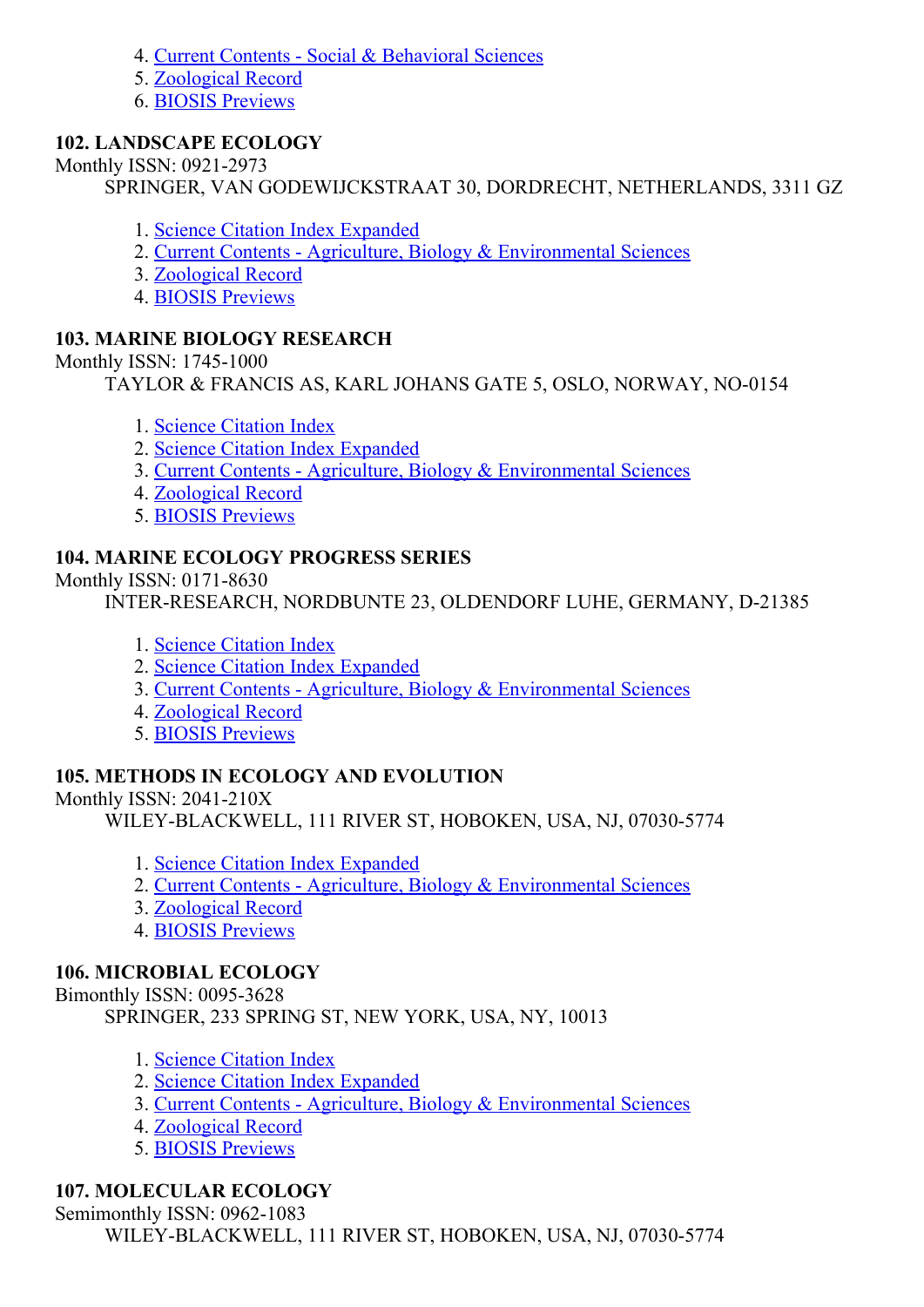- 1. Science [Citation](http://thomsonreuters.com/science-citation-index-expanded) Index
- 2. Science Citation Index [Expanded](http://thomsonreuters.com/science-citation-index-expanded)
- 3. Current Contents Agriculture, Biology & [Environmental](http://thomsonreuters.com/current-contents-connect/) Sciences
- 4. Current [Contents](http://thomsonreuters.com/current-contents-connect) Life Sciences
- 5. [Zoological](http://thomsonreuters.com/zoological-record) Record
- 6. BIOSIS [Previews](http://thomsonreuters.com/biosis-previews)

## 108. MOLECULAR ECOLOGY RESOURCES

Bimonthly ISSN: 1755-098X

WILEY-BLACKWELL, 111 RIVER ST, HOBOKEN, USA, NJ, 07030-5774

- 1. Science Citation Index [Expanded](http://thomsonreuters.com/science-citation-index-expanded)
- 2. Current Contents Agriculture, Biology & [Environmental](http://thomsonreuters.com/current-contents-connect/) Sciences
- 3. Current [Contents](http://thomsonreuters.com/current-contents-connect) Life Sciences
- 4. [Zoological](http://thomsonreuters.com/zoological-record) Record
- 5. BIOSIS [Previews](http://thomsonreuters.com/biosis-previews)

## 109. NATURAL AREAS JOURNAL

Ouarterly ISSN: 0885-8608

NATURAL AREAS ASSOC, 320 SOUTH THIRD ST, ROCKFORD, USA, IL, 61104

- 1. Science Citation Index [Expanded](http://thomsonreuters.com/science-citation-index-expanded)
- 2. Current Contents Agriculture, Biology & [Environmental](http://thomsonreuters.com/current-contents-connect/) Sciences
- 3. [Zoological](http://thomsonreuters.com/zoological-record) Record
- 4. BIOSIS [Previews](http://thomsonreuters.com/biosis-previews)

## 110. NATURAL HISTORY

### Monthly ISSN: 0028-0712

NATURAL HISTORY MAGAZINE, 36 WEST 25TH STREET, FIFTH FLOOR, NEW YORK, USA, NY, 10010

- 1. Science [Citation](http://thomsonreuters.com/science-citation-index-expanded) Index
- 2. Science Citation Index [Expanded](http://thomsonreuters.com/science-citation-index-expanded)
- 3. Current Contents Agriculture, Biology & [Environmental](http://thomsonreuters.com/current-contents-connect/) Sciences
- 4. BIOSIS [Previews](http://thomsonreuters.com/biosis-previews)
- 5. BIOSIS Reviews Reports And [Meetings](http://thomsonreuters.com/biosis-previews)

# 111. NEW ZEALAND JOURNAL OF ECOLOGY

Semiannual ISSN: 0110-6465

NEW ZEALAND ECOL SOC, PO BOX 25178, CHRISTCHURCH, NEW ZEALAND

- 1. Science [Citation](http://thomsonreuters.com/science-citation-index-expanded) Index
- 2. Science Citation Index [Expanded](http://thomsonreuters.com/science-citation-index-expanded)
- 3. Current Contents Agriculture, Biology & [Environmental](http://thomsonreuters.com/current-contents-connect/) Sciences
- 4. [Zoological](http://thomsonreuters.com/zoological-record) Record
- 5. BIOSIS [Previews](http://thomsonreuters.com/biosis-previews)

## 112. NORTHEASTERN NATURALIST

## Ouarterly ISSN: 1092-6194

HUMBOLDT FIELD RESEARCH INST, PO BOX 9, STEUBEN, USA, ME, 04680-0009

- 1. Science Citation Index [Expanded](http://thomsonreuters.com/science-citation-index-expanded)
- 2. Current Contents Agriculture, Biology & [Environmental](http://thomsonreuters.com/current-contents-connect/) Sciences
- 3. [Zoological](http://thomsonreuters.com/zoological-record) Record
- 4. BIOSIS [Previews](http://thomsonreuters.com/biosis-previews)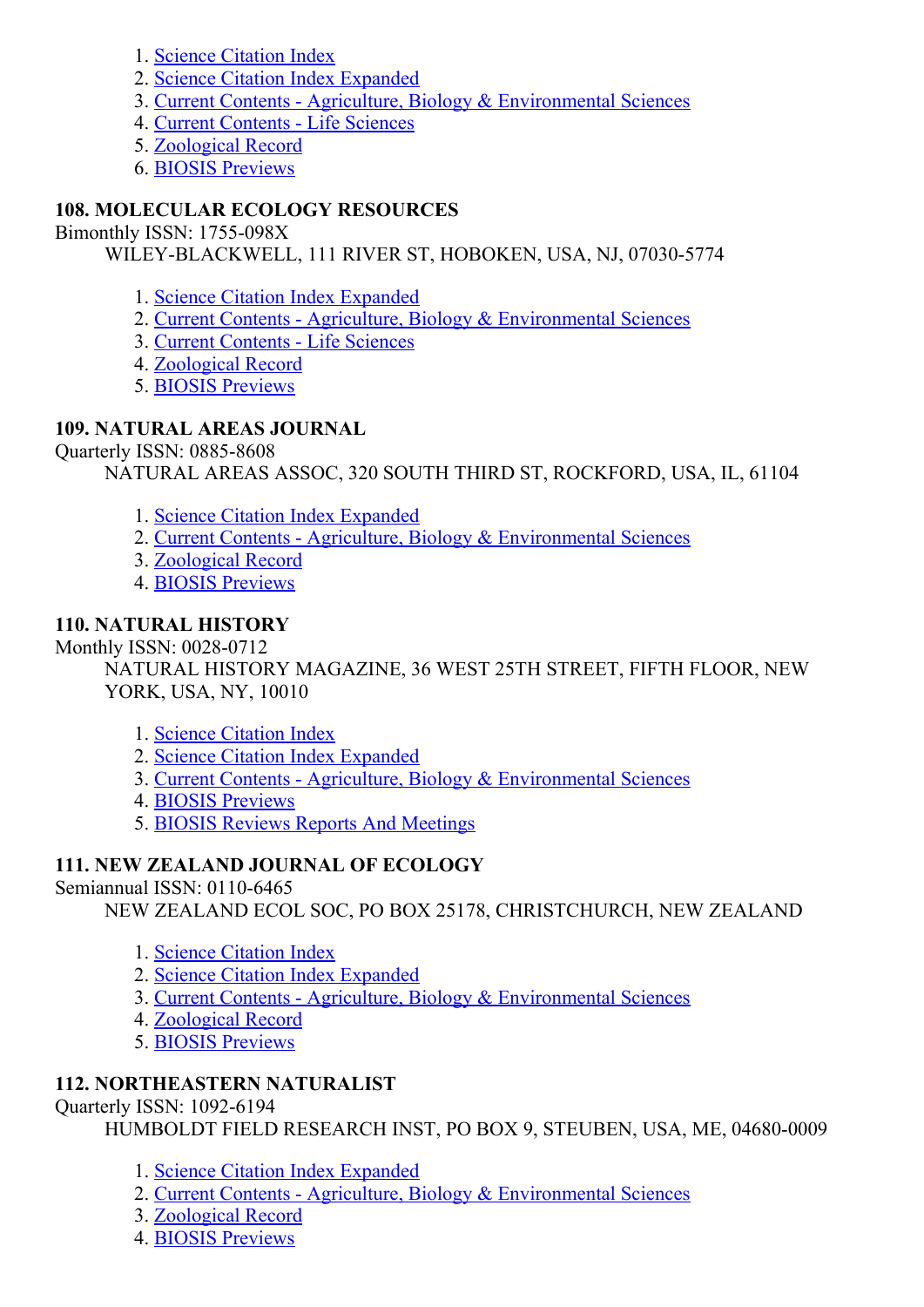### 113. NORTHWEST SCIENCE

Quarterly ISSN: 0029-344X

NORTHWEST SCIENTIFIC ASSOC, JEFFREY DUDA, USGS, WESTERN FISHERIES RES CTR, 6505 NE 65 ST, SEATTLE, USA, WA, 98115

1. Science Citation Index [Expanded](http://thomsonreuters.com/science-citation-index-expanded)

- 2. Current Contents Agriculture, Biology & [Environmental](http://thomsonreuters.com/current-contents-connect/) Sciences
- 3. [Zoological](http://thomsonreuters.com/zoological-record) Record
- 4. BIOSIS [Previews](http://thomsonreuters.com/biosis-previews)

#### 114. OECOLOGIA

Monthly ISSN: 0029-8549 SPRINGER, 233 SPRING ST, NEW YORK, USA, NY, 10013

1. Science [Citation](http://thomsonreuters.com/science-citation-index-expanded) Index

- 2. Science Citation Index [Expanded](http://thomsonreuters.com/science-citation-index-expanded)
- 3. Current Contents Agriculture, Biology & [Environmental](http://thomsonreuters.com/current-contents-connect/) Sciences
- 4. [Zoological](http://thomsonreuters.com/zoological-record) Record
- 5. BIOSIS [Previews](http://thomsonreuters.com/biosis-previews)

#### 115. OIKOS

Monthly ISSN: 0030-1299 WILEY-BLACKWELL, 111 RIVER ST, HOBOKEN, USA, NJ, 07030-5774

- 1. Science [Citation](http://thomsonreuters.com/science-citation-index-expanded) Index
- 2. Science Citation Index [Expanded](http://thomsonreuters.com/science-citation-index-expanded)
- 3. Current Contents Agriculture, Biology & [Environmental](http://thomsonreuters.com/current-contents-connect/) Sciences
- 4. [Zoological](http://thomsonreuters.com/zoological-record) Record
- 5. BIOSIS [Previews](http://thomsonreuters.com/biosis-previews)

#### 116. ORYX

Quarterly ISSN: 0030-6053

CAMBRIDGE UNIV PRESS, 32 AVENUE OF THE AMERICAS, NEW YORK, USA, NY, 100132473

- 1. Science [Citation](http://thomsonreuters.com/science-citation-index-expanded) Index
- 2. Science Citation Index [Expanded](http://thomsonreuters.com/science-citation-index-expanded)
- 3. Current Contents Agriculture, Biology & [Environmental](http://thomsonreuters.com/current-contents-connect/) Sciences
- 4. [Zoological](http://thomsonreuters.com/zoological-record) Record
- 5. BIOSIS [Previews](http://thomsonreuters.com/biosis-previews)

#### 117. PALEOBIOLOGY

Quarterly ISSN: 0094-8373

CAMBRIDGE UNIV PRESS, 32 AVENUE OF THE AMERICAS, NEW YORK, USA, NY, 100132473

- 1. Science [Citation](http://thomsonreuters.com/science-citation-index-expanded) Index
- 2. Science Citation Index [Expanded](http://thomsonreuters.com/science-citation-index-expanded)
- 3. Current Contents Agriculture, Biology & [Environmental](http://thomsonreuters.com/current-contents-connect/) Sciences
- 4. [Zoological](http://thomsonreuters.com/zoological-record) Record
- 5. BIOSIS [Previews](http://thomsonreuters.com/biosis-previews)

#### 118. PEDOBIOLOGIA

Bimonthly ISSN: 00314056 ELSEVIER GMBH, URBAN & FISCHER VERLAG, OFFICE JENA, P O BOX 100537,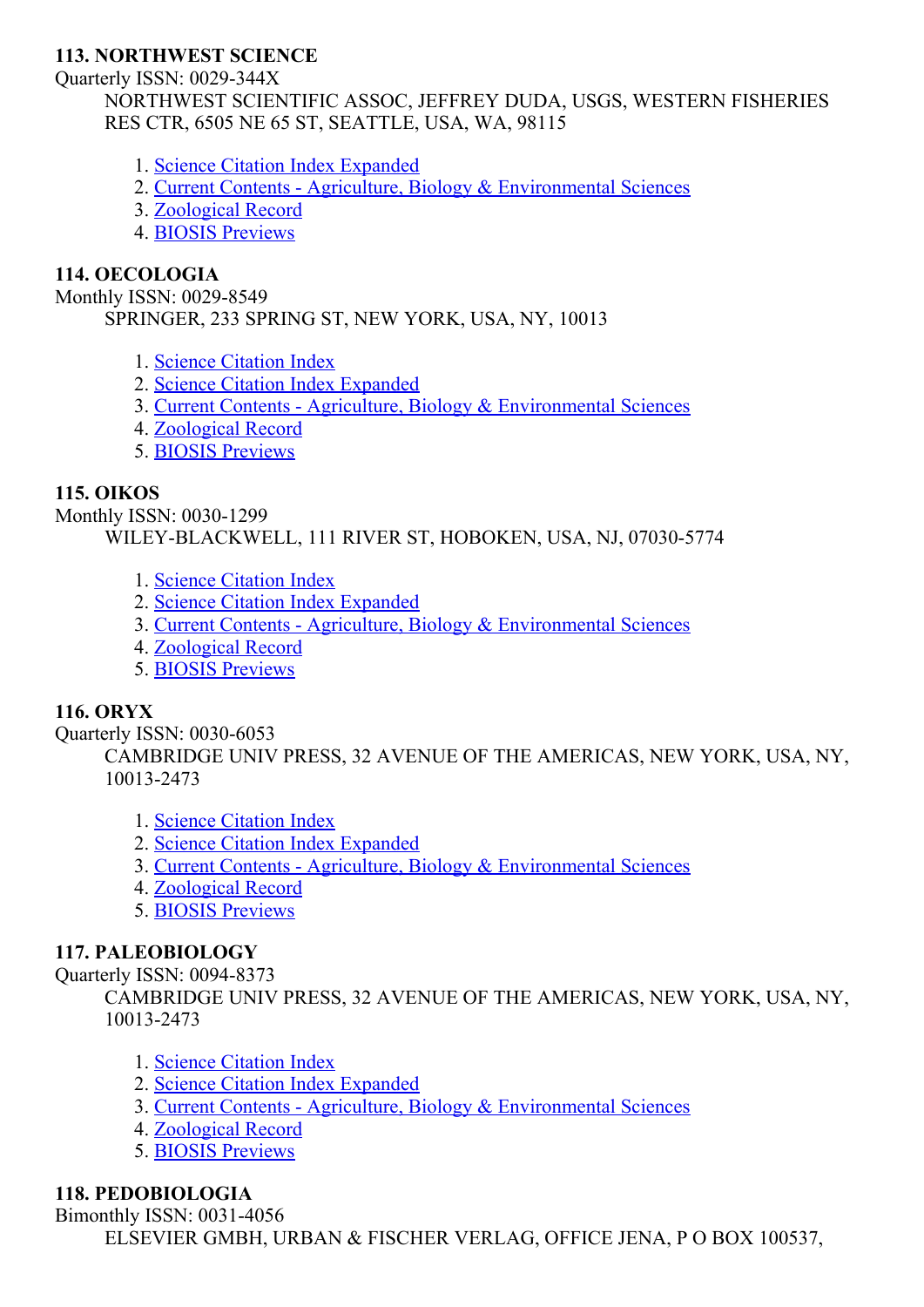#### JENA, GERMANY, 07705

- 1. Science [Citation](http://thomsonreuters.com/science-citation-index-expanded) Index
- 2. Science Citation Index [Expanded](http://thomsonreuters.com/science-citation-index-expanded)
- 3. Current Contents Agriculture, Biology & [Environmental](http://thomsonreuters.com/current-contents-connect/) Sciences
- 4. [Zoological](http://thomsonreuters.com/zoological-record) Record
- 5. BIOSIS [Previews](http://thomsonreuters.com/biosis-previews)

# 119. PERSPECTIVES IN PLANT ECOLOGY EVOLUTION AND SYSTEMATICS

Semiannual ISSN: 1433-8319

ELSEVIER GMBH, URBAN & FISCHER VERLAG, OFFICE JENA, P O BOX 100537, JENA, GERMANY, 07705

- 1. Science Citation Index [Expanded](http://thomsonreuters.com/science-citation-index-expanded)
- 2. Current Contents Agriculture, Biology & [Environmental](http://thomsonreuters.com/current-contents-connect/) Sciences
- 3. [Zoological](http://thomsonreuters.com/zoological-record) Record
- 4. BIOSIS [Previews](http://thomsonreuters.com/biosis-previews)

## 120. PHYTOCOENOLOGIA

Irregular ISSN:  $0340-269X$ 

GEBRUDER BORNTRAEGER, JOHANNESSTR 3A, STUTTGART, GERMANY, D-70176

- 1. Science [Citation](http://thomsonreuters.com/science-citation-index-expanded) Index
- 2. Science Citation Index [Expanded](http://thomsonreuters.com/science-citation-index-expanded)
- 3. Current Contents Agriculture, Biology & [Environmental](http://thomsonreuters.com/current-contents-connect/) Sciences
- 4. BIOSIS [Previews](http://thomsonreuters.com/biosis-previews)

## 121. PLANT ECOLOGY

Monthly ISSN: 1385-0237

SPRINGER, VAN GODEWIJCKSTRAAT 30, DORDRECHT, NETHERLANDS, 3311 GZ

- 1. Science [Citation](http://thomsonreuters.com/science-citation-index-expanded) Index
- 2. Science Citation Index [Expanded](http://thomsonreuters.com/science-citation-index-expanded)
- 3. Current Contents Agriculture, Biology & [Environmental](http://thomsonreuters.com/current-contents-connect/) Sciences
- 4. BIOSIS [Previews](http://thomsonreuters.com/biosis-previews)

## 122. PLANT SPECIES BIOLOGY

Quarterly ISSN: 0913-557X

WILEY-BLACKWELL, 111 RIVER ST, HOBOKEN, USA, NJ, 07030-5774

- 1. Science Citation Index [Expanded](http://thomsonreuters.com/science-citation-index-expanded)
- 2. Current Contents Agriculture, Biology & [Environmental](http://thomsonreuters.com/current-contents-connect/) Sciences
- 3. [Zoological](http://thomsonreuters.com/zoological-record) Record
- 4. BIOSIS [Previews](http://thomsonreuters.com/biosis-previews)

## 123. POLAR BIOLOGY

Bimonthly ISSN: 0722-4060 SPRINGER, 233 SPRING ST, NEW YORK, USA, NY, 10013

- 1. Science [Citation](http://thomsonreuters.com/science-citation-index-expanded) Index
- 2. Science Citation Index [Expanded](http://thomsonreuters.com/science-citation-index-expanded)
- 3. Current Contents Agriculture, Biology & [Environmental](http://thomsonreuters.com/current-contents-connect/) Sciences
- 4. [Zoological](http://thomsonreuters.com/zoological-record) Record
- 5. BIOSIS [Previews](http://thomsonreuters.com/biosis-previews)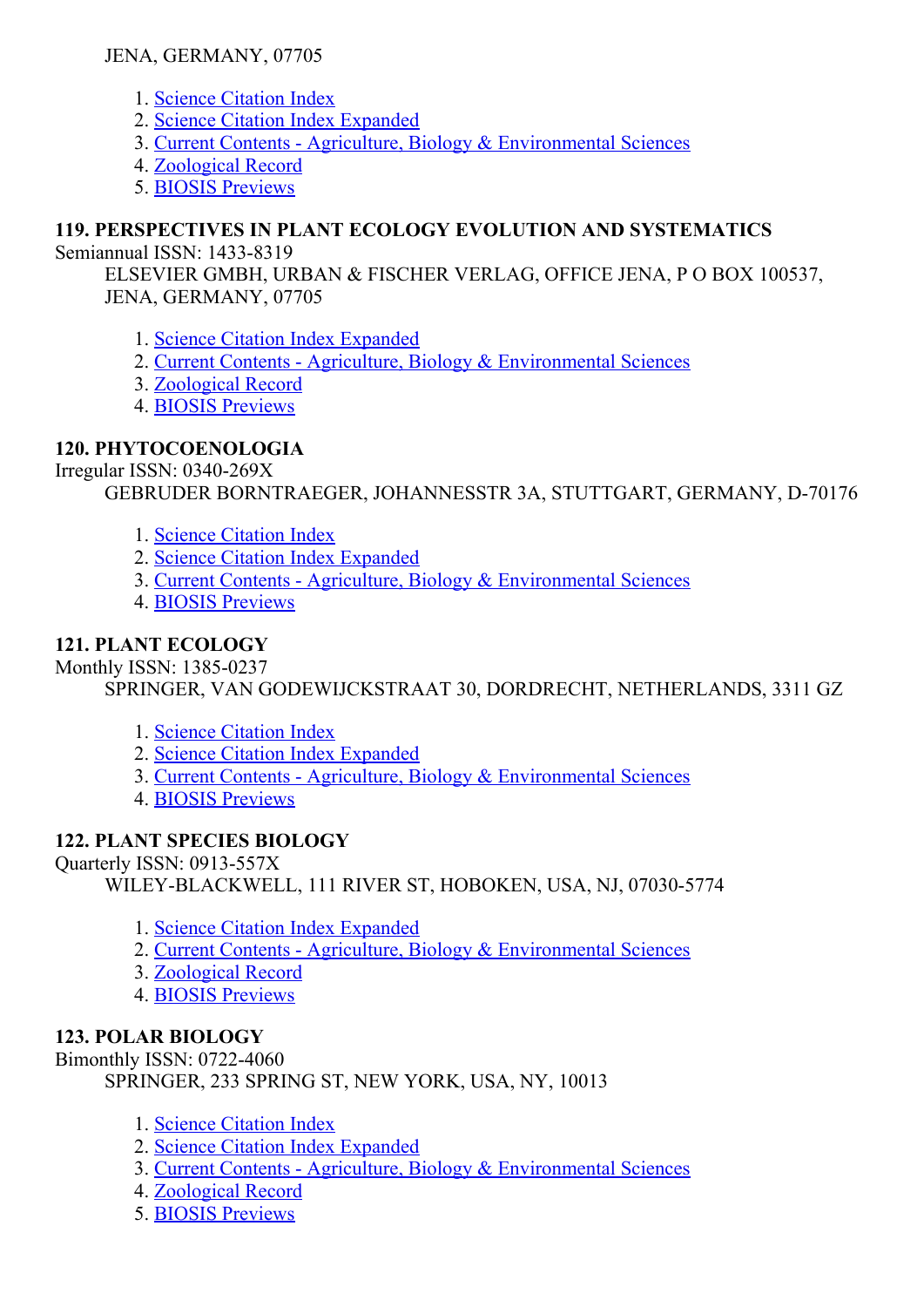### 124. POLAR RECORD

Bimonthly ISSN: 0032-2474

CAMBRIDGE UNIV PRESS, 32 AVENUE OF THE AMERICAS, NEW YORK, USA, NY, 100132473

- 1. Science Citation Index [Expanded](http://thomsonreuters.com/science-citation-index-expanded)
- 2. Current Contents Agriculture, Biology & [Environmental](http://thomsonreuters.com/current-contents-connect/) Sciences
- 3. [Zoological](http://thomsonreuters.com/zoological-record) Record
- 4. BIOSIS [Previews](http://thomsonreuters.com/biosis-previews)

## 125. POLAR RESEARCH

Tri-annual ISSN: 0800-0395

CO-ACTION PUBLISHING, RIPVAGEN 7, JARFALLA, SWEDEN, SE-175 64

- 1. Science [Citation](http://thomsonreuters.com/science-citation-index-expanded) Index
- 2. Science Citation Index [Expanded](http://thomsonreuters.com/science-citation-index-expanded)
- 3. Current Contents Agriculture, Biology & [Environmental](http://thomsonreuters.com/current-contents-connect/) Sciences
- 4. Current Contents Physical, [Chemical](http://thomsonreuters.com/current-contents-connect) & Earth Sciences
- 5. [Zoological](http://thomsonreuters.com/zoological-record) Record
- 6. BIOSIS [Previews](http://thomsonreuters.com/biosis-previews)

### 126. POLAR SCIENCE

Quarterly ISSN: 1873-9652

ELSEVIER SCIENCE BV, PO BOX 211, AMSTERDAM, NETHERLANDS, 1000 AE

- 1. Science Citation Index [Expanded](http://thomsonreuters.com/science-citation-index-expanded)
- 2. Current Contents Agriculture, Biology & [Environmental](http://thomsonreuters.com/current-contents-connect/) Sciences
- 3. Current Contents Physical, [Chemical](http://thomsonreuters.com/current-contents-connect) & Earth Sciences
- 4. [Zoological](http://thomsonreuters.com/zoological-record) Record
- 5. BIOSIS [Previews](http://thomsonreuters.com/biosis-previews)

### 127. POLISH JOURNAL OF ECOLOGY

### Quarterly ISSN: 15052249

POLISH ACAD SCIENCES INST ECOLOGY, DZIEKANOW LESNY NEAR WARSAW, LOMIANKI, POLAND, 05-092

- 1. Science Citation Index [Expanded](http://thomsonreuters.com/science-citation-index-expanded)
- 2. Current Contents Agriculture, Biology & [Environmental](http://thomsonreuters.com/current-contents-connect/) Sciences
- 3. [Zoological](http://thomsonreuters.com/zoological-record) Record
- 4. BIOSIS [Previews](http://thomsonreuters.com/biosis-previews)

### 128. POLISH POLAR RESEARCH

### Ouarterly ISSN: 0138-0338

POLISH ACAD SCIENCES, PL DEFILAD 1, WARSZAWA, POLAND, 00000

- 1. Science Citation Index [Expanded](http://thomsonreuters.com/science-citation-index-expanded)
- 2. [Zoological](http://thomsonreuters.com/zoological-record) Record
- 3. BIOSIS [Previews](http://thomsonreuters.com/biosis-previews)

## 129. POPULATION ECOLOGY

Tri-annual ISSN: 1438-3896

SPRINGER JAPAN KK, CHIYODA FIRST BLDG EAST, 3-8-1 NISHI-KANDA, CHIYODA-KU, TOKYO, JAPAN, 101-0065

1. Science [Citation](http://thomsonreuters.com/science-citation-index-expanded) Index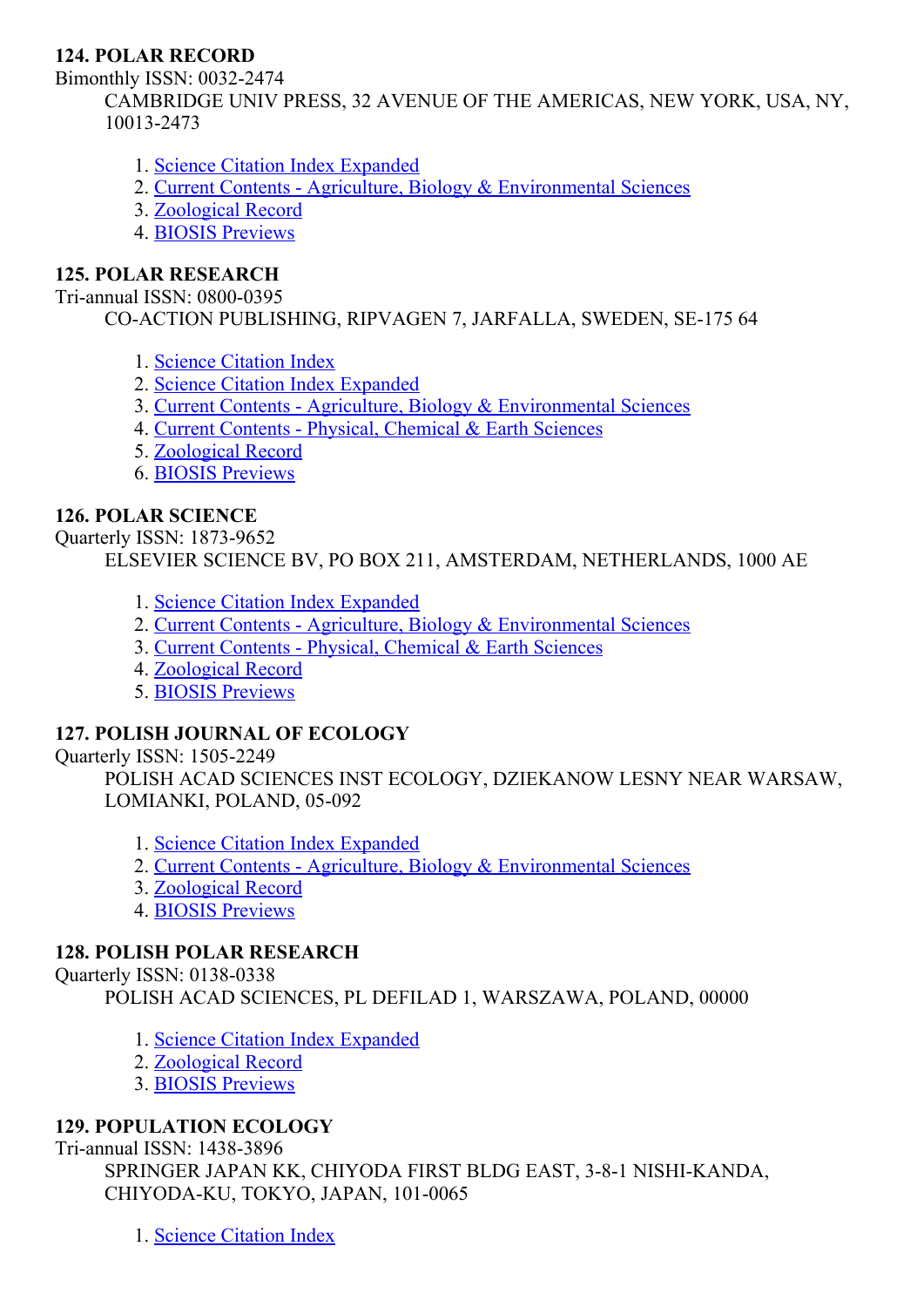- 2. Science Citation Index [Expanded](http://thomsonreuters.com/science-citation-index-expanded)
- 3. Current Contents Agriculture, Biology & [Environmental](http://thomsonreuters.com/current-contents-connect/) Sciences
- 4. [Zoological](http://thomsonreuters.com/zoological-record) Record
- 5. BIOSIS [Previews](http://thomsonreuters.com/biosis-previews)

#### 130. PROCEEDINGS OF THE ACADEMY OF NATURAL SCIENCES OF PHILADELPHIA Annual ISSN: 0097-3157

ACAD NATURAL SCIENCES PHILA, SCIENTIFIC PUBLICATIONS, 1900 BENJ FRANKLIN PKWY, PHILADELPHIA, USA, PA, 19103-1195

- 1. Science [Citation](http://thomsonreuters.com/science-citation-index-expanded) Index
- 2. Science Citation Index [Expanded](http://thomsonreuters.com/science-citation-index-expanded)
- 3. Current Contents Agriculture, Biology & [Environmental](http://thomsonreuters.com/current-contents-connect/) Sciences
- 4. [Zoological](http://thomsonreuters.com/zoological-record) Record
- 5. BIOSIS [Previews](http://thomsonreuters.com/biosis-previews)

### 131. PROCEEDINGS OF THE LINNEAN SOCIETY OF NEW SOUTH WALES

Irregular ISSN:  $0370-047X$ 

LINNEAN SOC NEW SOUTH WALES, PO BOX 137, MATRAVILLE, NEW SOUTH WALES, AUSTRALIA, 2036

- 1. Science Citation Index [Expanded](http://thomsonreuters.com/science-citation-index-expanded)
- 2. Current Contents Agriculture, Biology & [Environmental](http://thomsonreuters.com/current-contents-connect/) Sciences
- 3. [Zoological](http://thomsonreuters.com/zoological-record) Record
- 4. BIOSIS [Previews](http://thomsonreuters.com/biosis-previews)

### 132. PROCEEDINGS OF THE ROYAL SOCIETY B-BIOLOGICAL SCIENCES

Semimonthly ISSN: 0962-8452

ROYAL SOC, 69 CARLTON HOUSE TERRACE, LONDON, ENGLAND, SW1Y 5AG

- 1. Science [Citation](http://thomsonreuters.com/science-citation-index-expanded) Index
- 2. Science Citation Index [Expanded](http://thomsonreuters.com/science-citation-index-expanded)
- 3. Current [Contents](http://thomsonreuters.com/current-contents-connect) Life Sciences
- 4. [Zoological](http://thomsonreuters.com/zoological-record) Record
- 5. BIOSIS [Previews](http://thomsonreuters.com/biosis-previews)

### 133. RANGELAND ECOLOGY & MANAGEMENT

#### Bimonthly ISSN: 1550-7424

SOC RANGE MANAGEMENT, 445 UNION BLVD, STE 230, LAKEWOOD, USA, CO, 80228-1259

- 1. Science [Citation](http://thomsonreuters.com/science-citation-index-expanded) Index
- 2. Science Citation Index [Expanded](http://thomsonreuters.com/science-citation-index-expanded)
- 3. Current Contents Agriculture, Biology & [Environmental](http://thomsonreuters.com/current-contents-connect/) Sciences
- 4. [Zoological](http://thomsonreuters.com/zoological-record) Record

### 134. RANGELAND JOURNAL

Bimonthly ISSN: 1036-9872

CSIRO PUBLISHING, UNIPARK, BLDG 1, LEVEL 1, 195 WELLINGTON RD, LOCKED BAG 10, CLAYTON, AUSTRALIA, VIC, 3168

- 1. Science Citation Index [Expanded](http://thomsonreuters.com/science-citation-index-expanded)
- 2. Current Contents Agriculture, Biology & [Environmental](http://thomsonreuters.com/current-contents-connect/) Sciences

## 135. RESTORATION ECOLOGY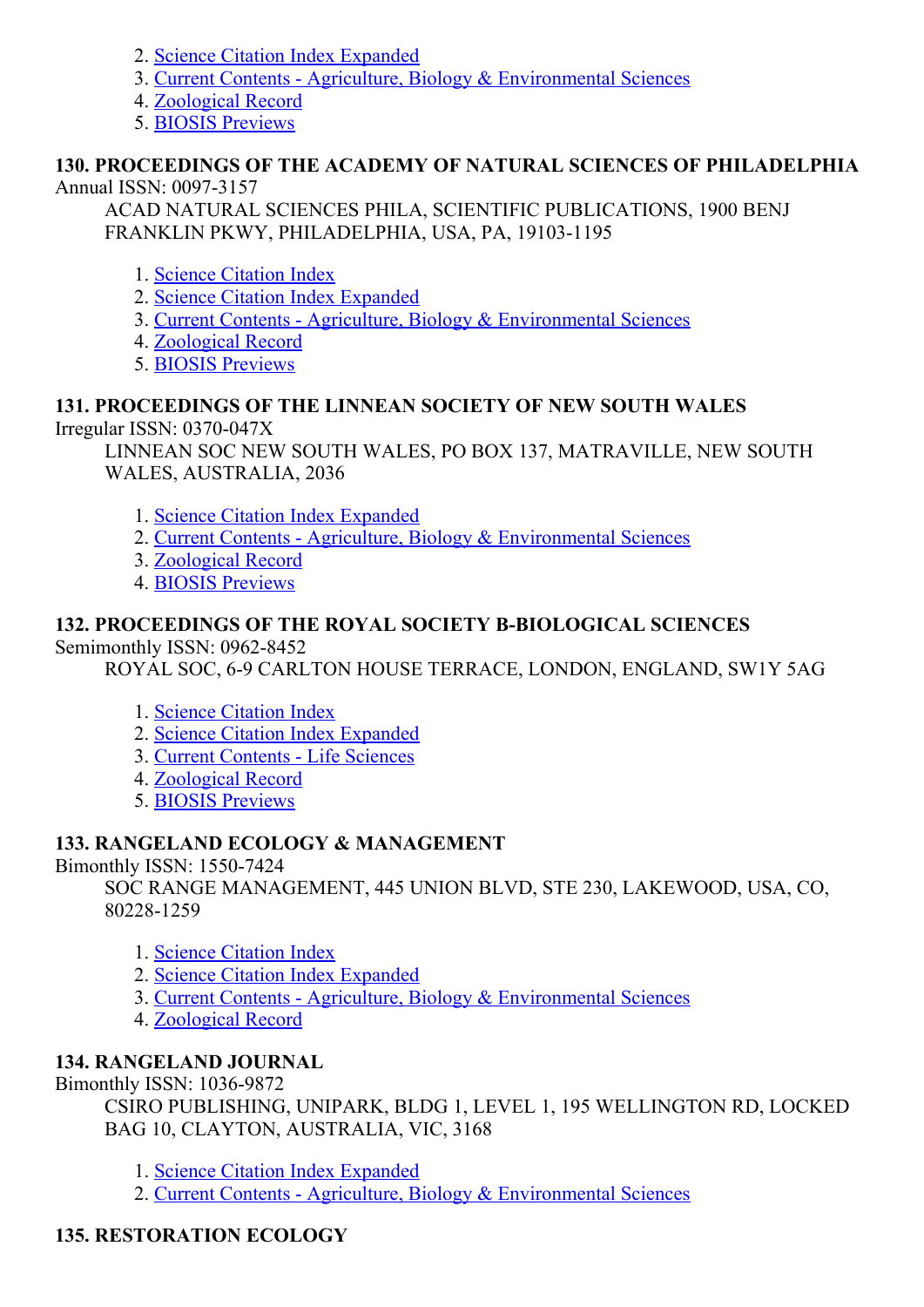Bimonthly ISSN: 1061-2971

WILEY-BLACKWELL, 111 RIVER ST, HOBOKEN, USA, NJ, 07030-5774

- 1. Science Citation Index [Expanded](http://thomsonreuters.com/science-citation-index-expanded)
- 2. Current Contents Agriculture, Biology & [Environmental](http://thomsonreuters.com/current-contents-connect/) Sciences
- 3. [Zoological](http://thomsonreuters.com/zoological-record) Record
- 4. BIOSIS [Previews](http://thomsonreuters.com/biosis-previews)

## 136. REVISTA CHILENA DE HISTORIA NATURAL

### Quarterly ISSN: 0716-078X

SOC BIOLGIA CHILE, CASILLA 16164, SANTIAGO, CHILE, 9

- 1. Science Citation Index [Expanded](http://thomsonreuters.com/science-citation-index-expanded)
- 2. Current Contents Agriculture, Biology & [Environmental](http://thomsonreuters.com/current-contents-connect/) Sciences
- 3. [Zoological](http://thomsonreuters.com/zoological-record) Record
- 4. BIOSIS [Previews](http://thomsonreuters.com/biosis-previews)

## 137. REVUE D ECOLOGIELA TERRE ET LA VIE

Quarterly ISSN: 0249-7395

SOC NATL PROTECTION NATURE ACCLIMATATION FRANCE, 57 RUE CUVIER, PARIS 5, FRANCE, 75005

- 1. Science [Citation](http://thomsonreuters.com/science-citation-index-expanded) Index
- 2. Science Citation Index [Expanded](http://thomsonreuters.com/science-citation-index-expanded)
- 3. Current Contents Agriculture, Biology & [Environmental](http://thomsonreuters.com/current-contents-connect/) Sciences
- 4. [Zoological](http://thomsonreuters.com/zoological-record) Record
- 5. BIOSIS [Previews](http://thomsonreuters.com/biosis-previews)

## 138. RUSSIAN JOURNAL OF ECOLOGY

Bimonthly ISSN: 1067-4136

MAIK NAUKA/INTERPERIODICA/SPRINGER, 233 SPRING ST, NEW YORK, USA, NY, 10013-1578

- 1. Science Citation Index [Expanded](http://thomsonreuters.com/science-citation-index-expanded)
- 2. Current Contents Agriculture, Biology & [Environmental](http://thomsonreuters.com/current-contents-connect/) Sciences
- 3. [Zoological](http://thomsonreuters.com/zoological-record) Record
- 4. BIOSIS [Previews](http://thomsonreuters.com/biosis-previews)

## 139. SOUTHEASTERN NATURALIST

### Ouarterly ISSN: 1528-7092

HUMBOLDT FIELD RESEARCH INST, PO BOX 9, STEUBEN, USA, ME, 04680-0009

- 1. Science Citation Index [Expanded](http://thomsonreuters.com/science-citation-index-expanded)
- 2. Current Contents Agriculture, Biology & [Environmental](http://thomsonreuters.com/current-contents-connect/) Sciences
- 3. [Zoological](http://thomsonreuters.com/zoological-record) Record
- 4. BIOSIS [Previews](http://thomsonreuters.com/biosis-previews)

## 140. SOUTHWESTERN NATURALIST

Quarterly ISSN: 00384909

SOUTHWESTERN ASSOC NATURALISTS, SOUTHWEST TEXAS STATE UNIV, DEPT BIOLOGY, 601 UNIVERSITY DR, SAN MARCOS, USA, TX, 78666

- 1. Science Citation Index [Expanded](http://thomsonreuters.com/science-citation-index-expanded)
- 2. Current Contents Agriculture, Biology & [Environmental](http://thomsonreuters.com/current-contents-connect/) Sciences
- 3. [Zoological](http://thomsonreuters.com/zoological-record) Record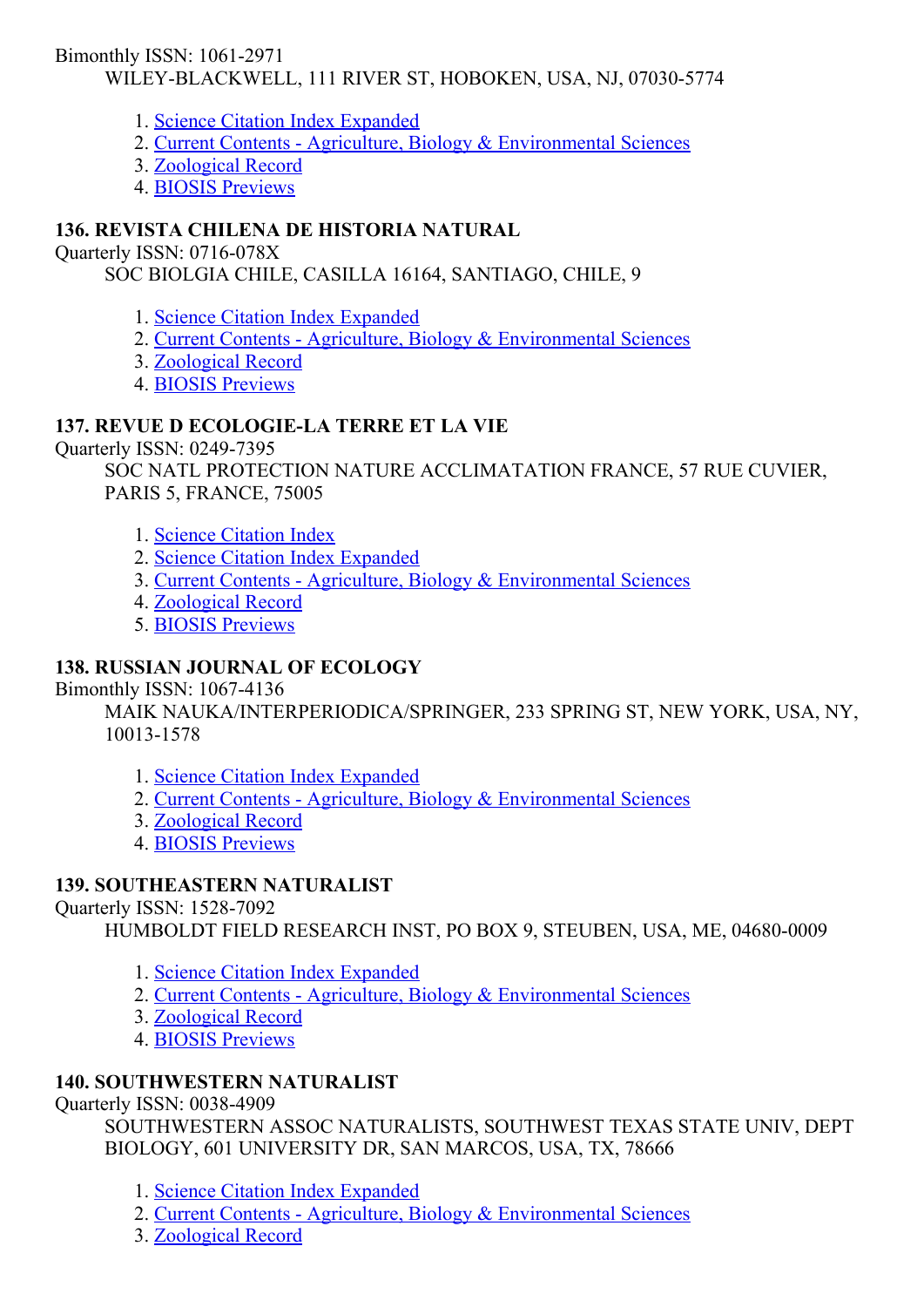4. BIOSIS [Previews](http://thomsonreuters.com/biosis-previews)

## 141. THEORETICAL ECOLOGY

Ouarterly ISSN: 1874-1738

SPRINGER HEIDELBERG, TIERGARTENSTRASSE 17, HEIDELBERG, GERMANY, D-69121

- 1. Science Citation Index [Expanded](http://thomsonreuters.com/science-citation-index-expanded)
- 2. [Zoological](http://thomsonreuters.com/zoological-record) Record
- 3. BIOSIS [Previews](http://thomsonreuters.com/biosis-previews)

## 142. THEORETICAL POPULATION BIOLOGY

Bimonthly ISSN: 0040-5809

ACADEMIC PRESS INC ELSEVIER SCIENCE, 525 B ST, STE 1900, SAN DIEGO, USA, CA, 92101-4495

- 1. Science [Citation](http://thomsonreuters.com/science-citation-index-expanded) Index
- 2. Science Citation Index [Expanded](http://thomsonreuters.com/science-citation-index-expanded)
- 3. Current Contents Agriculture, Biology & [Environmental](http://thomsonreuters.com/current-contents-connect/) Sciences
- 4. Current [Contents](http://thomsonreuters.com/current-contents-connect) Life Sciences
- 5. [Zoological](http://thomsonreuters.com/zoological-record) Record
- 6. BIOSIS [Previews](http://thomsonreuters.com/biosis-previews)

## 143. TRENDS IN ECOLOGY & EVOLUTION

Monthly ISSN: 0169-5347

ELSEVIER SCIENCE LONDON, 84 THEOBALDS RD, LONDON, ENGLAND, WC1X 8RR

- 1. Science [Citation](http://thomsonreuters.com/science-citation-index-expanded) Index
- 2. Science Citation Index [Expanded](http://thomsonreuters.com/science-citation-index-expanded)
- 3. Current Contents Agriculture, Biology & [Environmental](http://thomsonreuters.com/current-contents-connect/) Sciences
- 4. [Zoological](http://thomsonreuters.com/zoological-record) Record
- 5. BIOSIS [Previews](http://thomsonreuters.com/biosis-previews)
- 6. BIOSIS Reviews Reports And [Meetings](http://thomsonreuters.com/biosis-previews)

### 144. TROPICAL ECOLOGY

Tri-annual ISSN: 0564-3295

INT SOC TROPICAL ECOLOGY, DEPT BOTANY BENERAS HINDU UNIV, VARANASI, INDIA, 221 005

- 1. Science Citation Index [Expanded](http://thomsonreuters.com/science-citation-index-expanded)
- 2. [Zoological](http://thomsonreuters.com/zoological-record) Record
- 3. BIOSIS [Previews](http://thomsonreuters.com/biosis-previews)

## 145. URBAN ECOSYSTEMS

Quarterly ISSN: 1083-8155

SPRINGER, VAN GODEWIJCKSTRAAT 30, DORDRECHT, NETHERLANDS, 3311 GZ

- 1. Science Citation Index [Expanded](http://thomsonreuters.com/science-citation-index-expanded)
- 2. Current Contents Agriculture, Biology & [Environmental](http://thomsonreuters.com/current-contents-connect/) Sciences
- 3. [Zoological](http://thomsonreuters.com/zoological-record) Record
- 4. BIOSIS [Previews](http://thomsonreuters.com/biosis-previews)

## 146. VIE ET MILIEU-LIFE AND ENVIRONMENT

Quarterly ISSN: 0240-8759

OBSERVATOIRE OCEANOLOGIQUE BANYULS, LABORATOIRE ARAGO, BP 44,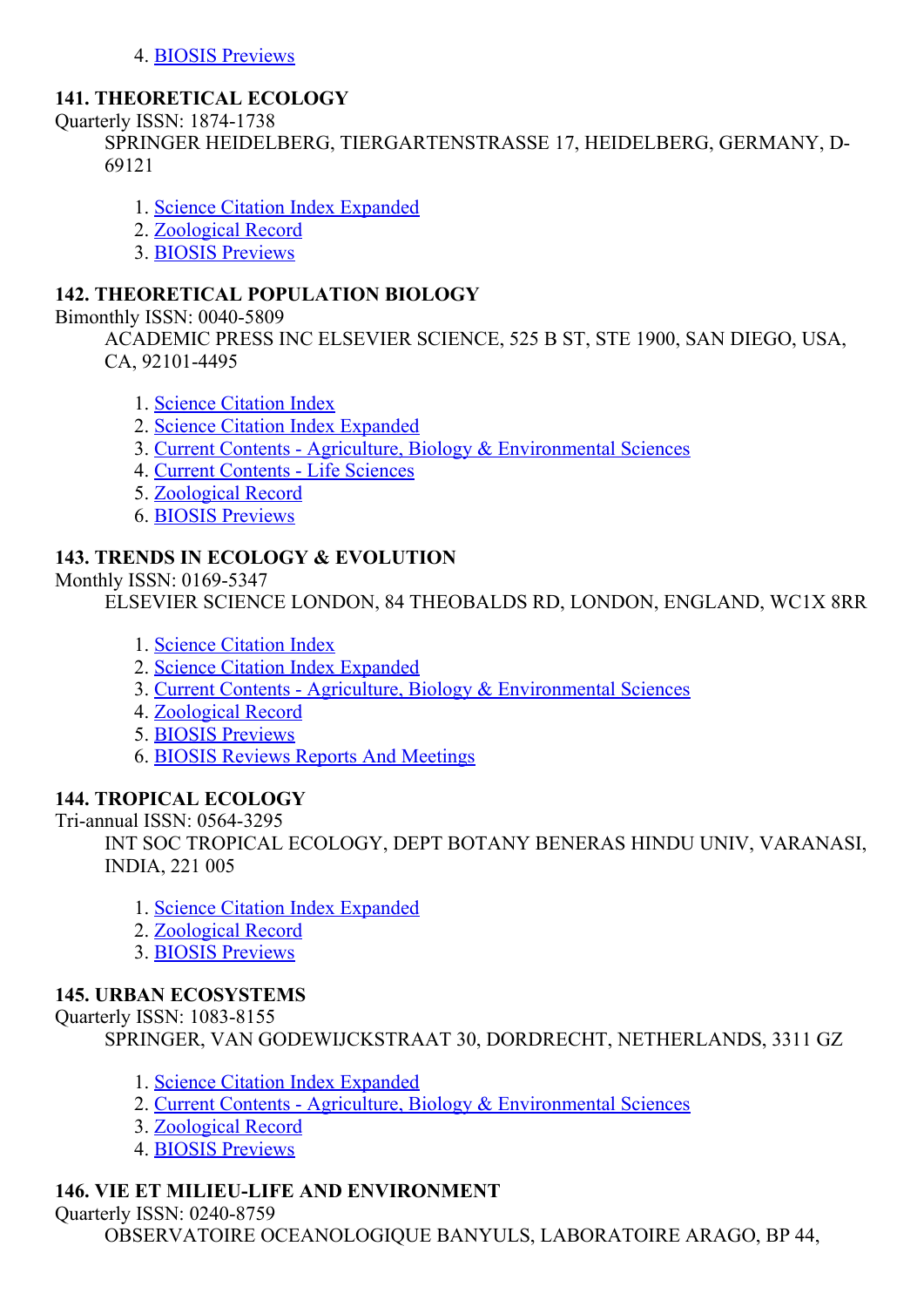### BANYULS-SUR-MER CEDEX, FRANCE, 66651

- 1. Science [Citation](http://thomsonreuters.com/science-citation-index-expanded) Index
- 2. Science Citation Index [Expanded](http://thomsonreuters.com/science-citation-index-expanded)
- 3. Current Contents Agriculture, Biology & [Environmental](http://thomsonreuters.com/current-contents-connect/) Sciences
- 4. [Zoological](http://thomsonreuters.com/zoological-record) Record
- 5. BIOSIS [Previews](http://thomsonreuters.com/biosis-previews)

# 147. WESTERN NORTH AMERICAN NATURALIST

### Ouarterly ISSN: 1527-0904

BRIGHAM YOUNG UNIV, 290 LIFE SCIENCE MUSEUM, PROVO, USA, UT, 84602

- 1. Science Citation Index [Expanded](http://thomsonreuters.com/science-citation-index-expanded)
- 2. Current Contents Agriculture, Biology & [Environmental](http://thomsonreuters.com/current-contents-connect/) Sciences
- 3. [Zoological](http://thomsonreuters.com/zoological-record) Record
- 4. BIOSIS [Previews](http://thomsonreuters.com/biosis-previews)

## 148. WETLANDS

Bimonthly ISSN: 0277-5212

SPRINGER, VAN GODEWIJCKSTRAAT 30, DORDRECHT, NETHERLANDS, 3311 GZ

- 1. Science Citation Index [Expanded](http://thomsonreuters.com/science-citation-index-expanded)
- 2. Current Contents Agriculture, Biology & [Environmental](http://thomsonreuters.com/current-contents-connect/) Sciences
- 3. [Zoological](http://thomsonreuters.com/zoological-record) Record
- 4. BIOSIS [Previews](http://thomsonreuters.com/biosis-previews)

## 149. WILDLIFE BIOLOGY

## Quarterly ISSN: 0909-6396

WILDLIFE BIOLOGY, C/O JAN BERTELSEN, GRENAAVEJ 14, KALO, RONDE, DENMARK, DK-8410

- 1. Science Citation Index [Expanded](http://thomsonreuters.com/science-citation-index-expanded)
- 2. Current Contents Agriculture, Biology & [Environmental](http://thomsonreuters.com/current-contents-connect/) Sciences
- 3. [Zoological](http://thomsonreuters.com/zoological-record) Record
- 4. BIOSIS [Previews](http://thomsonreuters.com/biosis-previews)

# 150. WILDLIFE MONOGRAPHS

Monthly ISSN:  $0084-0173$ 

WILEY-BLACKWELL, 111 RIVER ST, HOBOKEN, USA, NJ, 07030-5774

- 1. Science [Citation](http://thomsonreuters.com/science-citation-index-expanded) Index
- 2. Science Citation Index [Expanded](http://thomsonreuters.com/science-citation-index-expanded)
- 3. Current Contents Agriculture, Biology & [Environmental](http://thomsonreuters.com/current-contents-connect/) Sciences
- 4. [Zoological](http://thomsonreuters.com/zoological-record) Record
- 5. BIOSIS [Previews](http://thomsonreuters.com/biosis-previews)

# 151. WILDLIFE RESEARCH

## Bimonthly ISSN: 1035-3712

CSIRO PUBLISHING, UNIPARK, BLDG 1, LEVEL 1, 195 WELLINGTON RD, LOCKED BAG 10, CLAYTON, AUSTRALIA, VIC, 3168

- 1. Science [Citation](http://thomsonreuters.com/science-citation-index-expanded) Index
- 2. Science Citation Index [Expanded](http://thomsonreuters.com/science-citation-index-expanded)
- 3. Current Contents Agriculture, Biology & [Environmental](http://thomsonreuters.com/current-contents-connect/) Sciences
- 4. [Zoological](http://thomsonreuters.com/zoological-record) Record